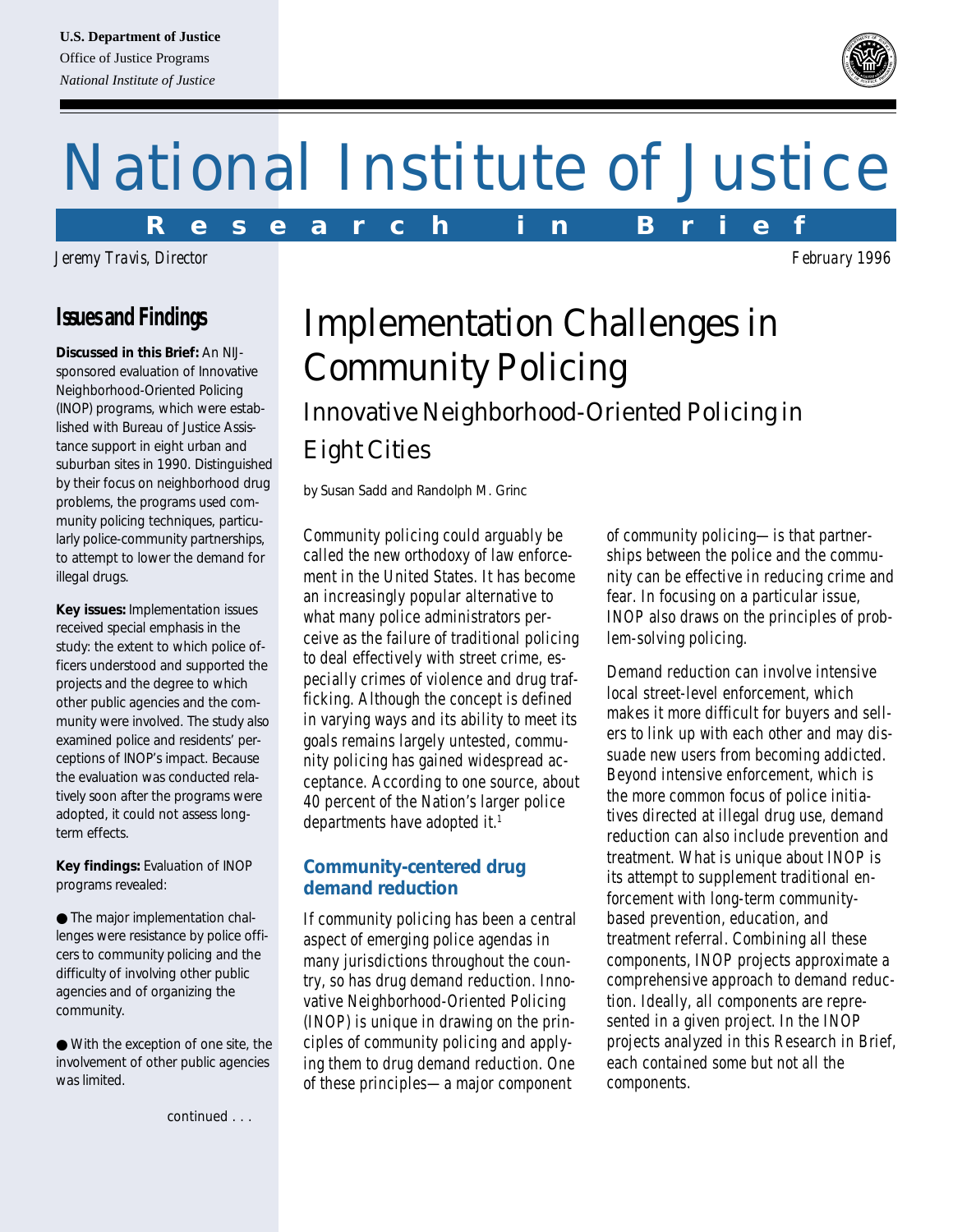# **Issues and Findings**

*continued . . .*

● Police officers generally did not understand community policing; saw INOP assignments as conferring an elite status; perceived INOP as less productive, more time-consuming, and more resource-intensive than traditional policing; and felt their powers, particularly to enforce the law, were restrained.

● Average citizens had less knowledge than community leaders about INOP and were reluctant to participate; their reasons included fear of drug dealers' retaliation and cynicism about the perceived short duration of the project.

● The perceived effects of INOP on drug trafficking were mixed; they resulted in geographic and temporal displacement of markets. In the sites where people thought INOP had reduced crime, fear of crime declined.

● Most site residents believed their relationship with the police had improved, even where the effect on drugs, crime, and fear was believed to be minimal.

● INOP's limited success in reducing drug crime and fear may be related to the obstacles generally encountered in transforming program ideas into action—especially within the short timeframe of this evaluation.

*Target audience:* Law enforcement officials and administrators; city and county officials, managers, and administrators; community organizations; and researchers.

# **The INOP program**

INOP was designed in 1990 by the Bureau of Justice Assistance (BJA), U.S. Department of Justice, as a demonstration program to further the National Drug Control Strategy by focusing on and broadening the scope of communitybased approaches to drug demand reduction. INOP projects are based on the notion that crime and drug problems must be addressed by the entire community, not just by the police department. Because of the nature and extent of the drug problem, traditional police tactics are limited in their ability to control it. Proactive and interactive approaches by communities and the police have thus become essential to accomplish both law enforcement and community objectives. INOP's goal is to develop strategies for demand reduction that are centered in the community and anchored in the police-community partnership. Police departments are to act as catalysts for developing and sustaining a coordinated network of neighborhood services.2

Eight jurisdictions were selected by BJA as the sites of initial INOP demonstration projects. (See exhibit 1.) Each site was awarded between \$100,000 and \$200,000 for the first year of its program.3 The sites differed greatly in population size and consequently in the

size of the police agency that served them. They also differed in their relationships to other neighborhood-oriented policing initiatives within the jurisdiction. In several, for example, the INOP project was the police department's first effort at implementing a neighborhoodoriented style of policing. In others, it was a relatively small component of a larger, citywide neighborhood-oriented policing initiative that was either new or well established.

In general, the projects shared a police enforcement component (except in New York), a focus on target neighborhoods, community involvement, and interagency planning and partnerships. Drug demand reduction was the goal shared by all, but the approaches differed substantially. Some sites featured components that met particular community needs, such as an extensive public advertising campaign or reliance on volunteers.

# **Evaluation issues and methods**

The INOP projects were evaluated by the Vera Institute of Justice under National Institute of Justice (NIJ) sponsorship, about 1 year after each had been launched. The process evaluation presented indepth descriptions of the sites and cross-site comparisons of program

*Exhibit 1: Size of INOP Jurisdictions and Police Departments*

| <b>Jurisdiction</b>              | <b>Population</b> | <b>Police Department</b><br>Size (Sworn Staff) |
|----------------------------------|-------------------|------------------------------------------------|
| Hayward, California              | 120,000           | 156                                            |
| Houston, Texas                   | 1,700,000         | 3,950                                          |
| Louisville, Kentucky             | 300,000           | 671                                            |
| New York, New York               | 8,000,000         | 25,869                                         |
| Norfolk, Virginia                | 261,000           | 684                                            |
| Portland, Oregon                 | 418,000           | 850                                            |
| Prince George's County, Maryland | 700,000           | 1,230                                          |
| Tempe, Arizona                   | 145,000           | 234                                            |

Note: The figures reflect the information available at the time of the study.

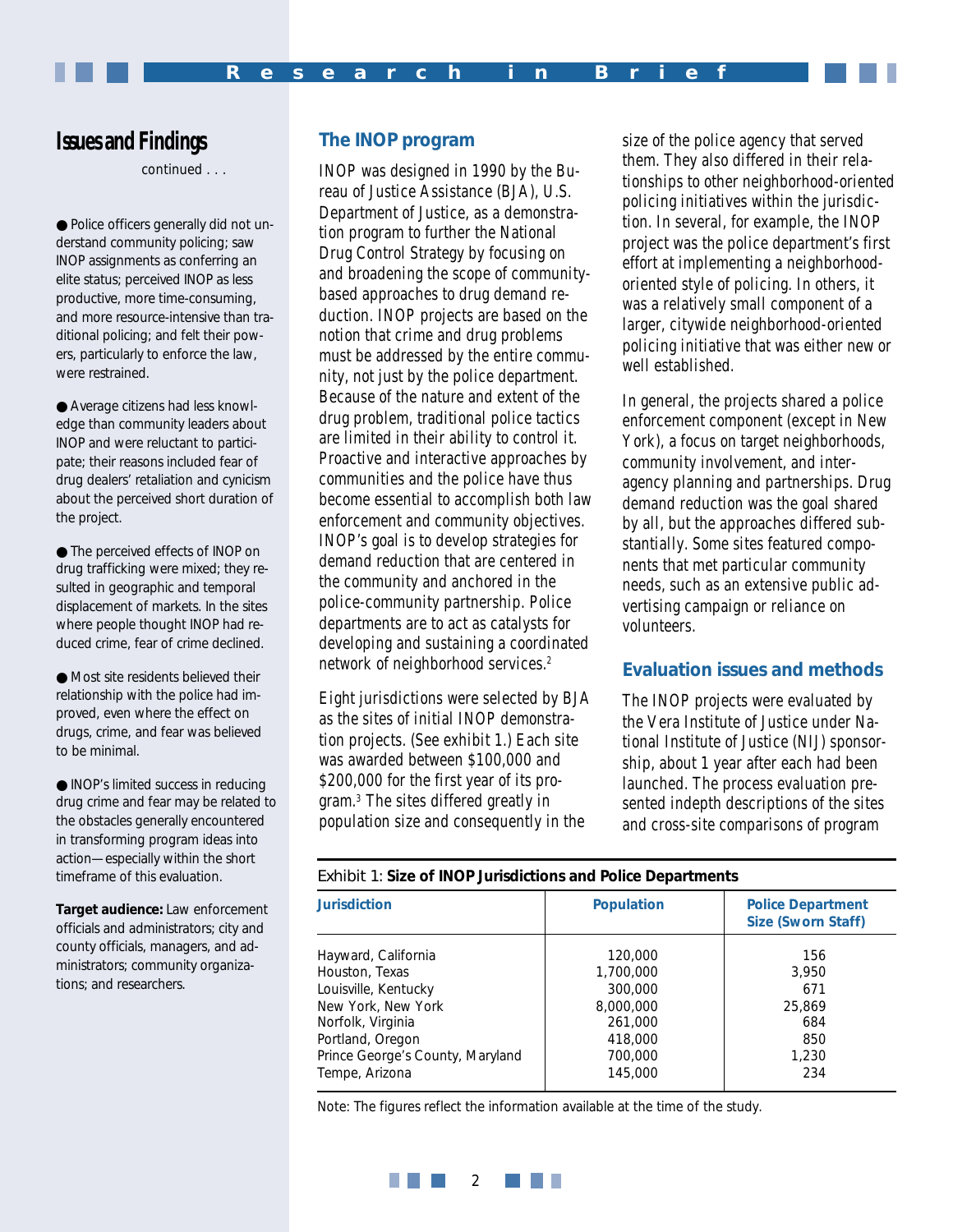structure and operations and expectations of the various groups—police personnel, municipal and community leaders, and others—who had roles in the projects.

**Measuring effects on crime.** The impact evaluation, which is discussed in this document, examined the effects of the INOP projects on drug demand, public safety, and the quality of life of the communities and identified the characteristics of the projects that contributed to (or tended to detract from) program effectiveness.

The effects were measured in terms of the perceptions of the people involved in the projects—police officers and administrators, other police agency personnel, residents, and business people. Effects were measured both within each site and across the sites. Specifically, the individuals interviewed (a total of 552 in the eight sites) were asked for their views of the effects on drug use and drug trafficking, drug-related crime and other crime, fear, quality of life in the area, police-community relations, and level of community organization and involvement.

**Implementation issues.** Another part of the evaluation analyzed project implementation based on comparisons among all sites. The research conducted for this analysis employed a variety of methods: interviews, focus groups, field observations by the researchers, and review of evaluations conducted locally when these were available. The implementation issues included police acceptance of/resistance to INOP, extent of community organization and involvement, and extent of involvement of public agencies other than the police.

One of the most significant findings but one that may come as no surprise—was that early stages of implementing community policing are not easy. This was the experience in all eight jurisdictions. For one thing, it was difficult to convince police officers to accept the new roles and behaviors required for community policing. Citizen involvement—the linchpin of community policing—was particularly challenging. Despite acknowledgment by some residents (largely community leaders) of community policing as valuable, activism was generally confined to a small group of dedicated individuals. The comprehensive approach that is another hallmark of community policing was not

carried out to the extent it might have been because the involvement of agencies other than the police was, at best, limited at most sites.

**Evaluation timing.** The timing of the evaluation goes a long way to explain the findings regarding implementation difficulties. The evaluation began in mid-1991, with data collection ending about a year later. (The timing of the evaluation was determined by receipt of funding from NIJ.) Most of the projects were launched in mid-1990 only a year before the start of the evaluation. These dates are important to keep in mind because they indicate that the INOP projects were at varying stages of implementation, most of them

# **Recent Developments in Tempe, Arizona**

empe began its INOP project in November 1990 as a pilot program in a single police ministation, designated as Beat 16. Since then the police department has used its experiences in Beat 16 to expand community policing.

**Expansion of community policing.**

The department expanded community policing citywide in mid-1993 and continues to be committed to the approach. One reflection of this commitment is the streamlining of command: The number of ranks has been reduced from eight to five, and the rank of detective has been eliminated.

#### **Continued community organizing.**

The citizens' Coordinating Committee turned over its responsibilities to the parent organization, the Escalante Neighborhood Association (ENA). Since then the Beat 16 officers and ENA have held discussions concerning police activity and problem solving. The department

also has a citizen volunteer program that has grown from three members in 1988 to more than 200. Its motto, created by a volunteer, is "We are not an arm of the police; we are the heart of the community."

The department also continues to operate a Citizens Police Academy, begun during the Beat 16 project, that offers citizens an opportunity to learn about the department and its responsibilities. Many citizens who attend the 6-week evening course become volunteers with the department.

The department recently initiated a citywide multi-unit housing program that had been in the planning stages for more than a year. It aims to alleviate drugs and crime in apartments and other multi-unit dwellings, and it includes landlord and tenant education supported by community policing activities.

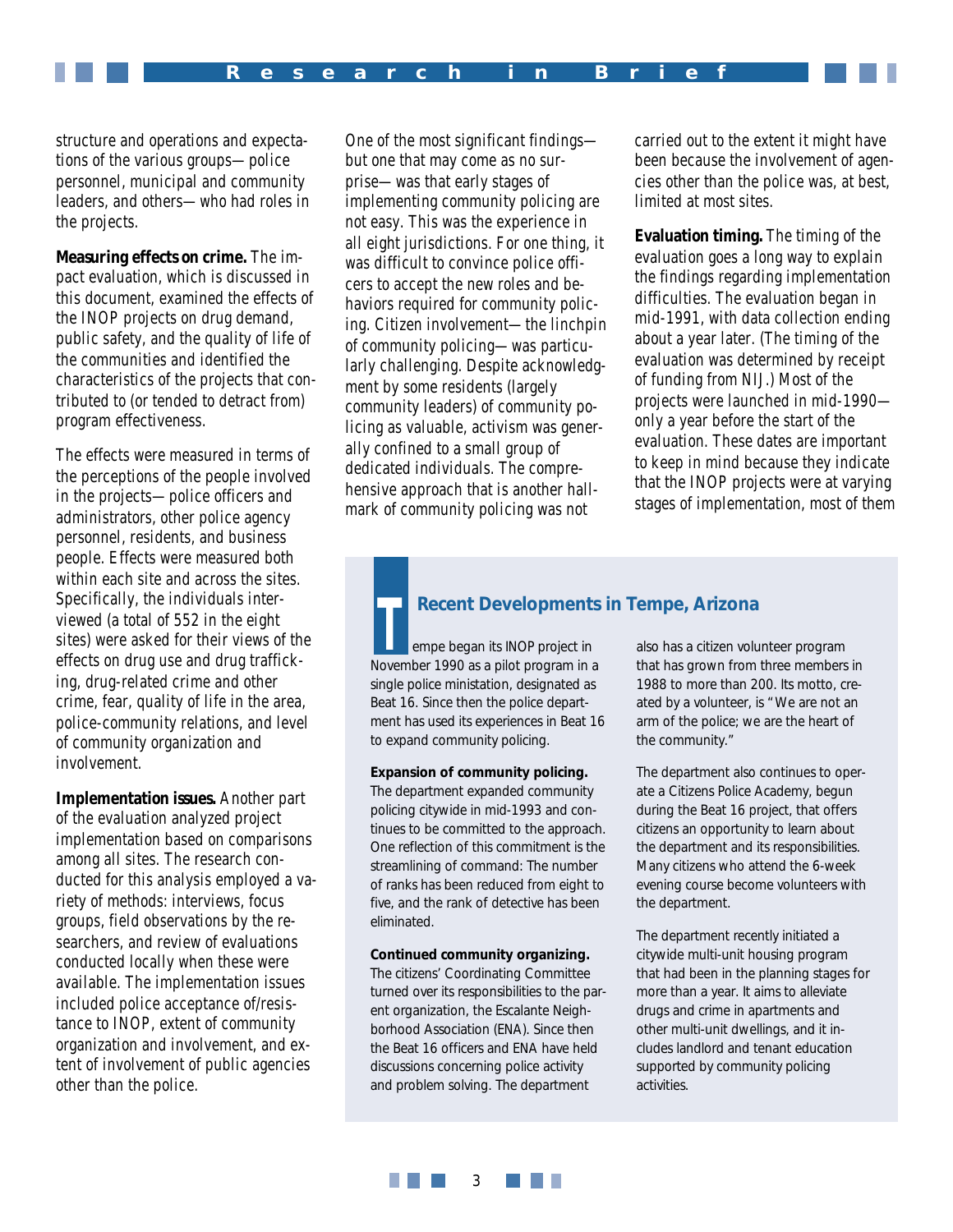up and running only a short time before they were subjected to evaluation. In other words, they did not have much time to become fully operational.

The project in Hayward, California, is one example. It began fairly late—in 1991—and its central component, a mobile van, was not put into operation until the researchers' final site visit. The projects continued to progress after the evaluations were completed. In Tempe, Arizona, followup through mid-1993 revealed the extent of progress achieved. (See "Recent Developments in Tempe, Arizona.")

Because the INOP projects had little time to establish a "track record," it is not possible to come to any definitive conclusions regarding long-term outcomes. Many of the difficulties the projects encountered need to be considered in light of this timeframe. For this reason, the evaluation is best interpreted as an assessment of the INOP projects at a very early stage of their development and over a brief period of time. Nevertheless, the findings also make clear that much remains to be learned about the optimal approach to structuring the various components of this type of program.

**Applying the lessons.** In addition, it is important to note the small scale of many of these INOP projects, which often constituted only a single component of a police department's operations. For this reason it would be difficult to apply the lessons of their experiences to those of police departments generally. Moreover, because the evaluation was not national in scope, the same reasoning would apply.

The challenges in implementing INOP led to the conclusion that the evalua-

tion findings would be particularly useful for jurisdictions that have community policing initiatives in the planning stages. The experiences of the eight INOP demonstration sites could help these jurisdictions avoid some of the difficulties they might otherwise encounter and influence them not to abandon their plans but to improve the likelihood of their success. In this way, implementation of community policing at the neighborhood level could be accomplished more smoothly and productively.

# **Eight distinctive jurisdictions and programs**

#### **Hayward, California—Community-Oriented Policing and Problem Solving (COPPS)**

Hayward is a relatively low-income community in which a majority of the population is white, but there is also a great deal of ethnic diversity. The entire city was targeted for INOP, although one area with a pervasive drug problem received more attention than others.

Community policing was a fairly recent development, introduced in 1991. The department reorganized to accommodate the new approach by decentralizing patrol, and all officers became community policing officers. The cornerstone of INOP was a large van, the Neighborhood Access Vehicle, intended for use as a mobile office and community meeting place. It was to serve as a source of referral information and to make the police more accessible and more visible in neighborhoods where it was deployed. INOP was also to include drug enforcement in the schools that would involve cooperation between the police and school principals. Enforcement through a

Tactical Narcotics Team took place on a parallel track.

COPPS training was held for all police personnel. The volunteers of Neighborhood Alert, a block watch group active in the city for 20 years, were also trained in a range of topics, and training for rental unit managers in recognizing drug abuse was planned. Plans were also made to increase the number of Neighborhood Alert groups.

INOP helped solidify the interagency cooperation that had existed for several years in the "Beat Health Team," which addressed issues of public health and disorder. INOP developed an information and referral resource guide to facilitate citizen access to other agencies' services and a guide to alcoholism, drug abuse, and family support services.

#### **Houston, Texas—Operation Siege**

There were two INOP target areas in Houston. In one, which experienced the city's most serious crime, the major problems were prostitution, crack cocaine, and abandoned buildings used by crack dealers. The other contained many "cantinas" (bars) that residents associated with criminal activity.

Houston's experience with neighborhood-oriented, problem-solving policing dated to 1982, and 5 years later plans were made (but then abandoned) to adopt community policing departmentwide. INOP emphasized enforcement through a strategy of high-visibility patrol aimed at open-air drug activity, monitoring of the cantinas, and covert operations and intelligence gathering targeted to drug sellers and suspects.

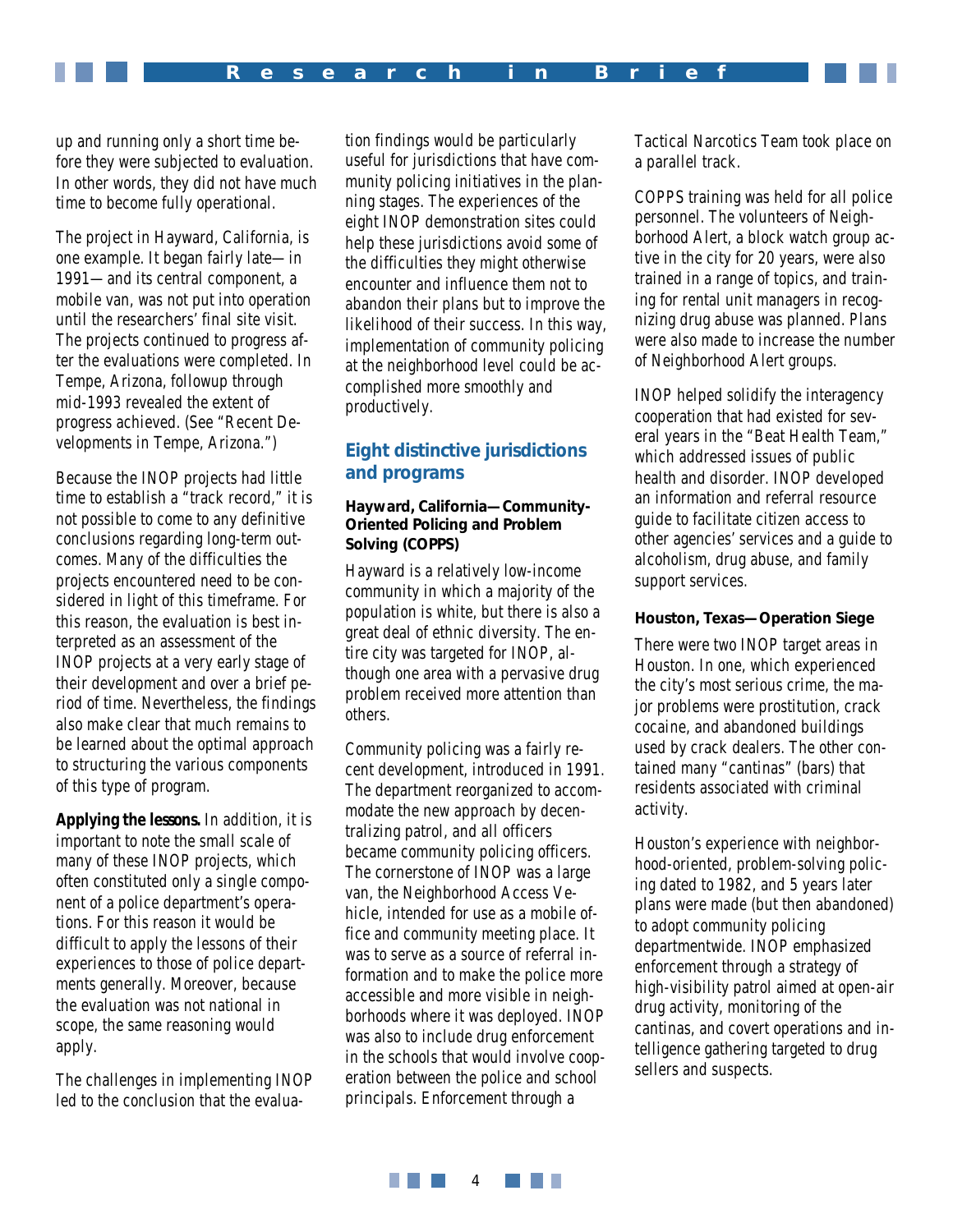The emphasis on enforcement did not preclude community involvement. Operation Siege opened with a series of meetings with community groups to identify problems and plan strategy. The police enhanced their relationship with Neighborhood Watch, which monitored the cantinas; in this target area citizens formed a patrol and were given CB radios to contact the police. In the other target area the police helped revitalize a community organization, which in turn helped supply information and aided the police in other ways. The police also helped elderly homeowners in "target hardening," providing locks and doors free of charge to a number of them. No formal partnerships were established with other city agencies, but some informal links were made with individuals within these agencies.

## **Louisville, Kentucky—Community-Oriented Policing (COP)**

INOP was adopted in one (and subsequently a second) of the six police districts in Louisville. The initial district was selected because it had the highest level of violent crime in the city and had been the center of heroin trafficking. It was also plagued by high unemployment, and a substantial number of liquor stores and bars had been identified as drug-trafficking locations. INOP had two phases, planning and problem identification, followed by strategy development and implementation. Phase two focused on problem solving, primarily in a park identified as a site of drug activity.

Since the police were involved districtwide, there was no recruitment, and all officers were expected ultimately to participate. The enforcement strategy used almost exclusively was a task force of officers who employed a variety of techniques (surveillance, for example) for a few weeks to a few months, depending on the problem. Prevention/education was also part of the strategy, with some community members trained in drug abuse prevention, and an education campaign to create awareness of drug issues was planned.

A project committee and a strategy committee, consisting of police officers and community members, were formed and later consolidated into one. Among other activities, the committee conducted an "advertising" campaign and held community forums to define priority issues. Community involvement was built on the foundation of a number of active, organized block associations that predated INOP. Several block association leaders became active members of the project committee.

In enforcement, the police department received cooperation and assistance from the city-county narcotics unit whose director pledged support. INOP created 12 partnerships with city agencies, including those responsible for job training, housing, health, and parks and recreation. The mayor formally endorsed "COP" (as INOP was called) and mandated cooperation by all supporting agencies. COP also became a member of the citycounty drug rehabilitation, education, and enforcement program, which linked the project to a consortium of treatment and prevention initiatives.

# **New York City—Community Patrol Officer Program (CPOP)**

By 1988 community policing in New York had been instituted citywide, although the approach has since evolved. The INOP project targeted

three precincts: in East Harlem, the Bronx, and Brooklyn. Each had a substantial drug problem, a large proportion of low-income residents, and a large proportion of minority residents.

The INOP precincts each had a van (a converted motor home) parked outside an elementary or junior high school in areas of active drug markets. Services (such as youth counseling) were provided in them and the adjacent schools. Information on drug prevention was also available. The vans were not used for citizen reporting of crime or providing other information about crime. Rather, citizens who had this type of information were instructed to go to the precinct or to call in reports. The presence of the vans was expected to encourage school attendance. Because the vans were to be seen as a community—not a police—resource, they were not to be staffed by police. However, lack of volunteers led to assignment of a police coordinator.

The Tactical Narcotics Teams, a street-level, buy-and-bust enforcement program, conducted drug sweeps at the time the vans were set up. Otherwise, the enforcement component was not large. Community Patrol Officers, who were assigned walking beats, provided drug prevention activities and referrals to treatment, and they patrolled the area around the vans to take information about drug use in the area and to ensure the safety of people using them.

Community volunteers were recruited through the Parent-Teacher Associations and received training, and the Manhattan District Attorney's office also trained volunteers. Outreach also included introduction of the Neighborhood Resource Centers (the vans) to residents, with requests for volunteers to staff them.

**THE REA** 5 a di Kabupatén Band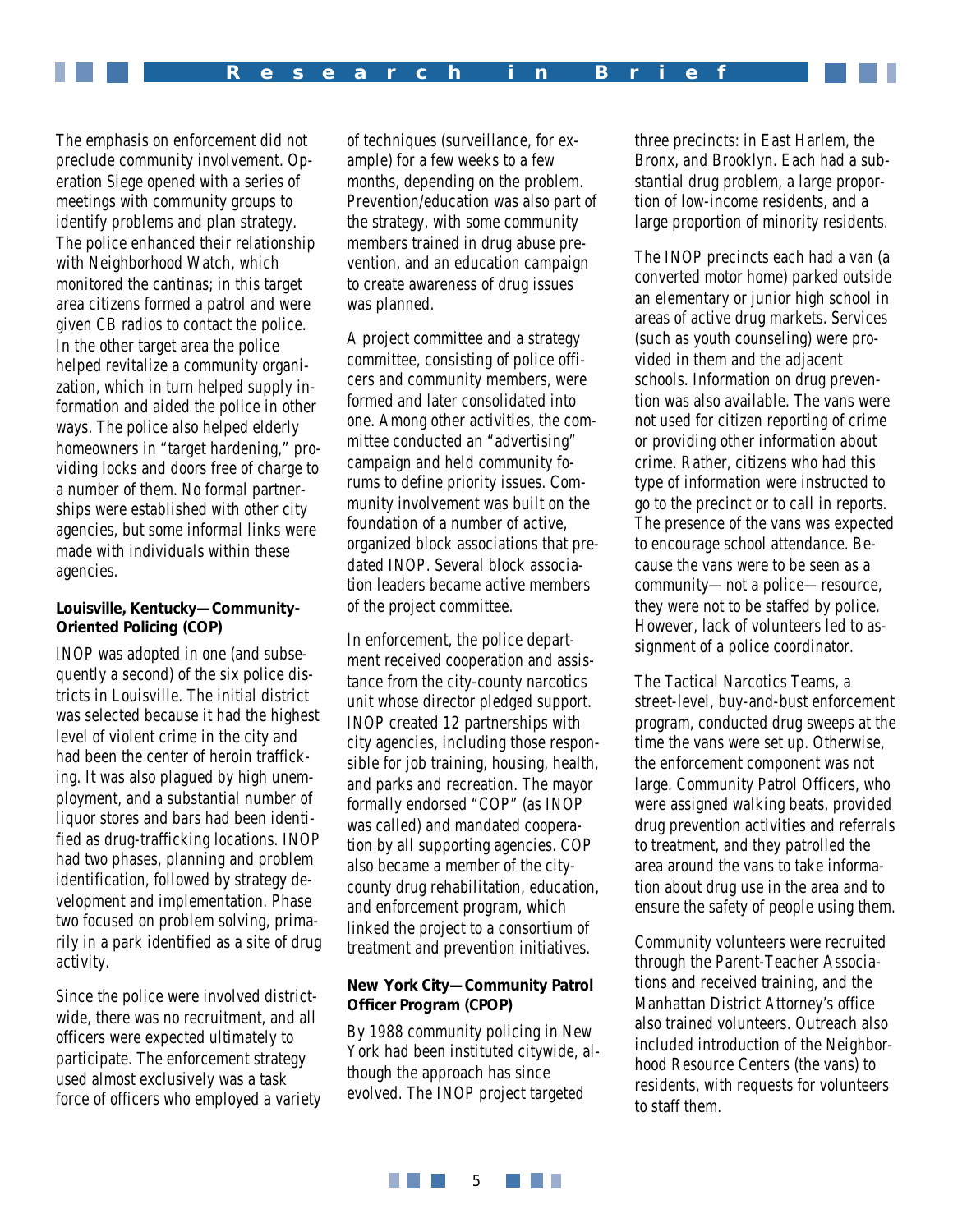Several public and private agencies were involved: the Board of Education; Victim Services Agency; the Department of Health; the Department of Youth Services; the nonprofit Citizens Committee for New York City; MOSAIC, a Bronx community center; and the District Attorney's Office. The Department of Health, for example, provided an injury-prevention component, and Youth Services provided a counselor.

#### **Norfolk, Virginia—Police-Assisted Community Enforcement (PACE)**

Although concentrated in and around public housing, the INOP project in Norfolk was part of a citywide program called PACE, which involved all city agencies. By the end of the evaluation research, PACE had been established in 10 areas, with plans for 2 more. Crime and calls for service were to be reduced in a 3-stage process of sweeps, stepped-up patrols, and community partnerships. PACE included all officers, although some were involved more than others. All officers, including the chief, received introductory training, followed by ongoing inservice training.

Stage 1 was an assault on street drug activity through intelligence gathering, undercover operations, and saturation patrols. The major component of drug prevention was an athletic league for young people. Other features included working with the D.A.R.E.® (Drug Abuse Resistance Education) program in the schools, demolition of abandoned buildings, attention to physical disorder, evictions of drug dealers, and screening of rental applicants.

Police outreach began in Stage 2, with introduction of the program to the community. Police met with community leaders to organize Neighborhood Watch and Operation Identification. PACE representatives attended community meetings and other functions. "Community Service Days," featuring representatives of city agencies, were organized. Stage 3, whose goal was full community partnership and a reduced burden on the police, was not fully implemented.

Interagency coordination was extensive and mandated, and all city agencies had a role. The Support Services Committee, which coordinated the services of police and other city agencies, addressed specific issues like family services and signs of physical disorder.

# **Portland, Oregon—Iris Court Community Policing Demonstration Project**

Portland INOP was a demonstration project, one of three established in each of the city's three police precincts as part of community policing, which began in 1989. The focus was a public-housing complex where most of the units were occupied by low-income residents. Evidence suggested that many of them were drug-dependent. This site and three adjacent housing projects were selected primarily because of high levels of open-air drug dealing, calls for service to the police, and gang violence. The project served the 159 residents of the housing complexes.

The projects had several related components: enforcement/high-visibility patrol, a "Neighborhood Response Team" of two uniformed patrol officers, a civilian project coordinator, a community health nurse, a community policing contact office, partnerships between residents and social service

providers, use of Crime Prevention Through Environmental Design (CPTED) principles, and resident organizing and empowerment. The emphasis on human services partnerships with other agencies made this project unique among the INOP sites.

The primary method of drug demand reduction was coordination and provision of social services. The contact office provided referral to services rather than functioning as a police ministation. The project coordinator, a civilian employee of the police department, worked full time in the contact office linking residents with service providers, making referrals, and coordinating outreach. Training landlords in how to keep drug activity out of their properties was another INOP component (though not in Iris Court).

Service provision aimed at improving the quality of life of the Iris Court residents to make drug use less attractive to at-risk youths. The enforcement/ high-visibility patrol component was begun, however, just before INOP was launched and was intended to convince residents the neighborhood was safe to some degree. The rationale was that before Iris Court residents would take advantage of the social services based in their neighborhood, they needed to feel safe. The means to that end were eviction of suspected drug traffickers and people engaged in other illegal activities, enforcement of the trespass ordinance, and streetlevel drug enforcement.

Community outreach responsibility lay primarily with the Neighborhood Response Team; its two members attended resident association meetings, and they worked with the residents' council and in the contact office. Through the city housing authority and

**THE REAL** a di Kabupatén Band 6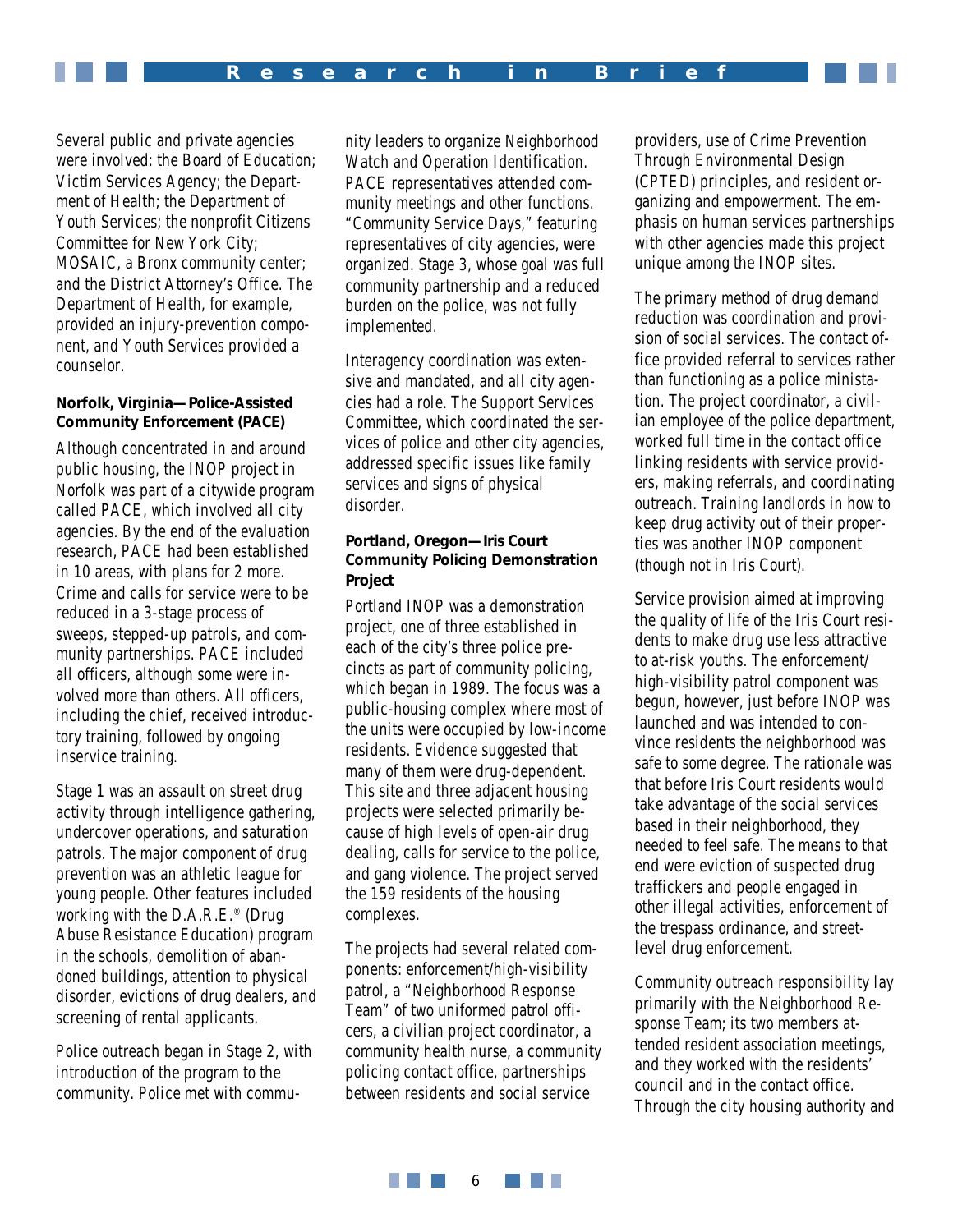the project coordinator's outreach efforts, the residents' council and a tenants' association were organized.

# **Prince George's County, Maryland— Community-Oriented Policing Squad (COPS)**

The INOP project was located in a single patrol sector of one police district of this bedroom suburb of Washington, D.C. The area is a "line" district, so-called because it shares some of the problems of crime and poverty that characterize the adjacent areas of its urban neighbor.

Problem-solving policing was not unknown, but the project was part of an expansion of the police force. The aim of the expansion was to devote staff for the first time to continuous neighborhood-oriented problem solving in a department long known for its sometimes strained relations with the community. COPS officers were selected after a call for volunteers.

Satellite offices established in problemridden apartment complexes offered information about community services. The COPS officers' presence several hours a week was designed to reduce fear and increase police visibility. The officers patrolled (sometimes on foot), conducted community outreach, provided service referrals, and identified and addressed neighborhood problems. Information about prevention was available at the offices, and COPS officers were involved in drug prevention and treatment activities.

Enforcement included police use of information from community sources to identify narcotics locations. The COPS officers also conducted traffic checks at entrances of apartment complexes known for drug activity and explored avenues of civil enforcement.

Community members were represented on the planning committee, the project's advisory group, which consisted also of representatives of several county agencies. COPS officers established small planning committees on their beats and worked with church groups, Neighborhood Watch and Business Watch, tenant organizations, and municipal officials.

#### **Tempe, Arizona—Beat 16**

Beat 16, an economically disadvantaged but stable area of Tempe, had a long-standing heroin trafficking problem and a large number of calls for service. INOP, Tempe's introduction to community policing, was centered in a police ministation created as a modular unit in a park. It was established as a pilot project in a single beat, with assignment to a single squad of officers on a long-term basis.

The approach differed more philosophically than operationally from traditional policing. The responsibilities of Beat 16 were like those of routine operations except that its officers were not responsible for calls outside their beat and could set priorities and delay response to calls. The project focused primarily on education and prevention, and the ministation was the site of a drug information hotline. Ties were established with several prevention programs for youths. There was also an enforcement component that began with a drug sweep of the area.

The officers recruited for the project received intensive training and were encouraged to become familiar with problems of the beat and to interact with residents. Several members of the citizens' Coordinating Committee were also trained at the department's Citizen Police Academy.

Each officer on the Beat 16 squad attended meetings of a specific homeowners' association or other neighborhood group. The Coordinating Committee—consisting of representatives of community groups, business leaders, service providers, and city officials—was a central feature. It created links with other agencies, and it was to have had an active role in defining problems and identifying resources but was disbanded because of lack of interest on the part of community residents and difficulties in defining its role and that of its members. The activities of the committee were then taken over by another group.

# **Evaluation findings**

#### **Police understanding and support.**

Gaining police acceptance was one of the major implementation challenges of INOP. Like many other jurisdictions that have adopted community policing, the INOP sites experienced resistance from many patrol officers. Some resistance may have derived from labormanagement problems and from problems at the institutional level. In this respect, the sites resembled other organizations in which management has had difficulty communicating its goals to employees. In other words, the resistance of patrol officers may not always have been to community policing itself; rather, it may have resulted from the low credibility accorded to any management-instituted change or reform. Because most of the projects had been in operation less than a year before the evaluation began, they had little time to overcome this obstacle.<sup>4</sup>

**Lack of knowledge.** The majority of the INOP projects consisted of pilot or experimental community policing units in target areas rather than

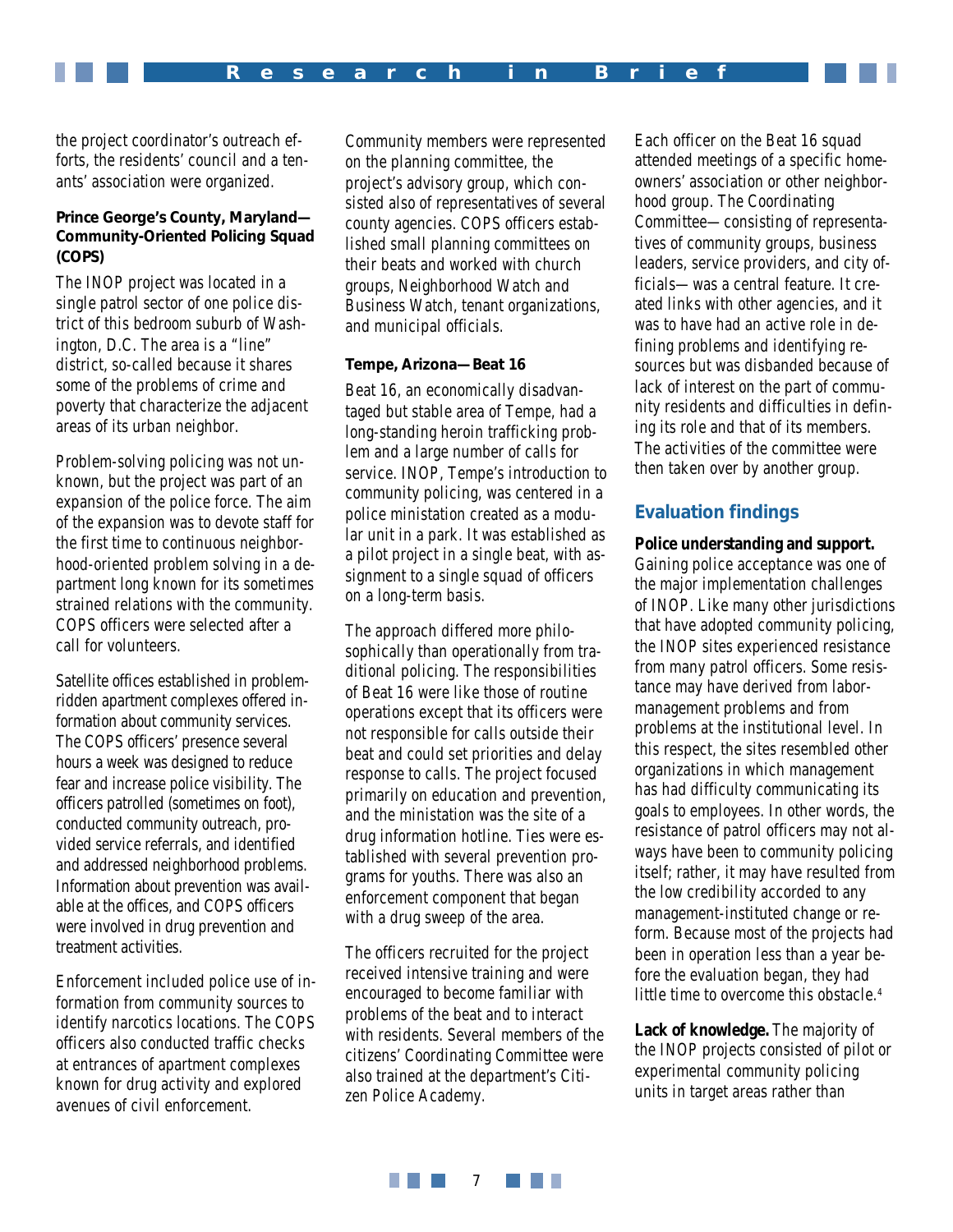jurisdictionwide undertakings, and the officers not involved in them had little knowledge of them. This lack of knowledge, which may be traced to inadequate communication of project goals at the outset, was a major factor in the limited support for community policing among police officers.

Most INOP projects expended considerable effort in explaining project goals and operations as part of their training of INOP officers. However, the bulk of the training focused on these officers alone, and even the officers who were trained often displayed only a rudimentary understanding of community policing. (See "Preparatory Steps: Training and Technical Assistance.")

In general, when officers (both those involved in the INOP projects and those not involved) were asked about the INOP project goals or for their definition of community policing, they would note its emphasis on community outreach and the new relationship envisioned between police and community residents. Only occasionally did officers mention problem-solving activities or interagency cooperation as elements of community policing or the INOP projects. Most police officers defined "real" police work as work involving crime-related tasks.

The lack of understanding is not unique to the INOP sites. Because community policing is still relatively new, inadequate definition and understanding of its goals and means have complicated implementation. The officers themselves did not have a single definition, although all their definitions shared some common elements (such as involvement of the community) that can be conveyed in training.

The ambitious nature of the community policing mission—calling for a new role for the patrol officer—also creates implementation difficulties. Community policing is a fight for the "hearts and minds" of patrol officers and the public. It may be that the INOP sites underestimated the difficulties of this challenge. Officers who eventually embraced the idea of community policing enough to volunteer for the INOP projects recognized the scope of this challenge when they noted that because of their nontraditional nature, the projects needed not just to be described by management but to be actively "sold" to patrol officers. Such an undertaking, involving a shift in the culture of policing, would no doubt take more time to produce results than was available to these projects—more time than the period of the evaluation. In New York and Houston, even after 10 years experience with community policing, many officers contended that there was little support among the rank and file. This suggests that acceptance by officers may take a very long time.

**Opposition to special-unit status.** Because for most of the police departments INOP was the first experience with community policing, the projects were usually established as distinct units within patrol, rather than departmentwide. The introduction of special units set apart from the rest of the department seemed to exacerbate the conflict between community policing's reform agenda and the more traditional outlook and hierarchical structure of the departments.

The perception of elitism is ironic because community policing is meant to close the gap between patrol and special units and to empower and value

the rank-and-file patrol officer as the most important agent for police work. But INOP projects were themselves special units and as such created distrust between police management and rank-and-file patrol officers and between officers assigned to traditional policing and those assigned to community policing.

A certain amount of this intradepartment resentment can be attributed to the general antagonism that may exist to one degree or another between patrol and any special unit. Therefore, this problem in the INOP projects may have had little to do with community policing itself. Such rivalries are common in most police departments large enough to have special units, and evidence suggests that police departments in the INOP sites were no exception.

It was evident from the interviews that senior patrol officers seemed to make up the backbone of resistance to the INOP projects and the reforms they represented. This was largely because of long-standing working styles cultivated from performing years of traditional patrol work but also because they felt disenfranchised by a management system that takes the best and brightest out of patrol and that has left them behind.

The intrusion of the INOP projects and their community policing agenda into the long-standing promotional structure of departments that rely on the distinctions between patrol and specialized units caused many senior patrol officers in some INOP sites to become embittered and resistant to reforms. By contrast, it also inspired some officers to become involved in community policing. This was particu-

**THE REAL** a di Kabupatén Band 8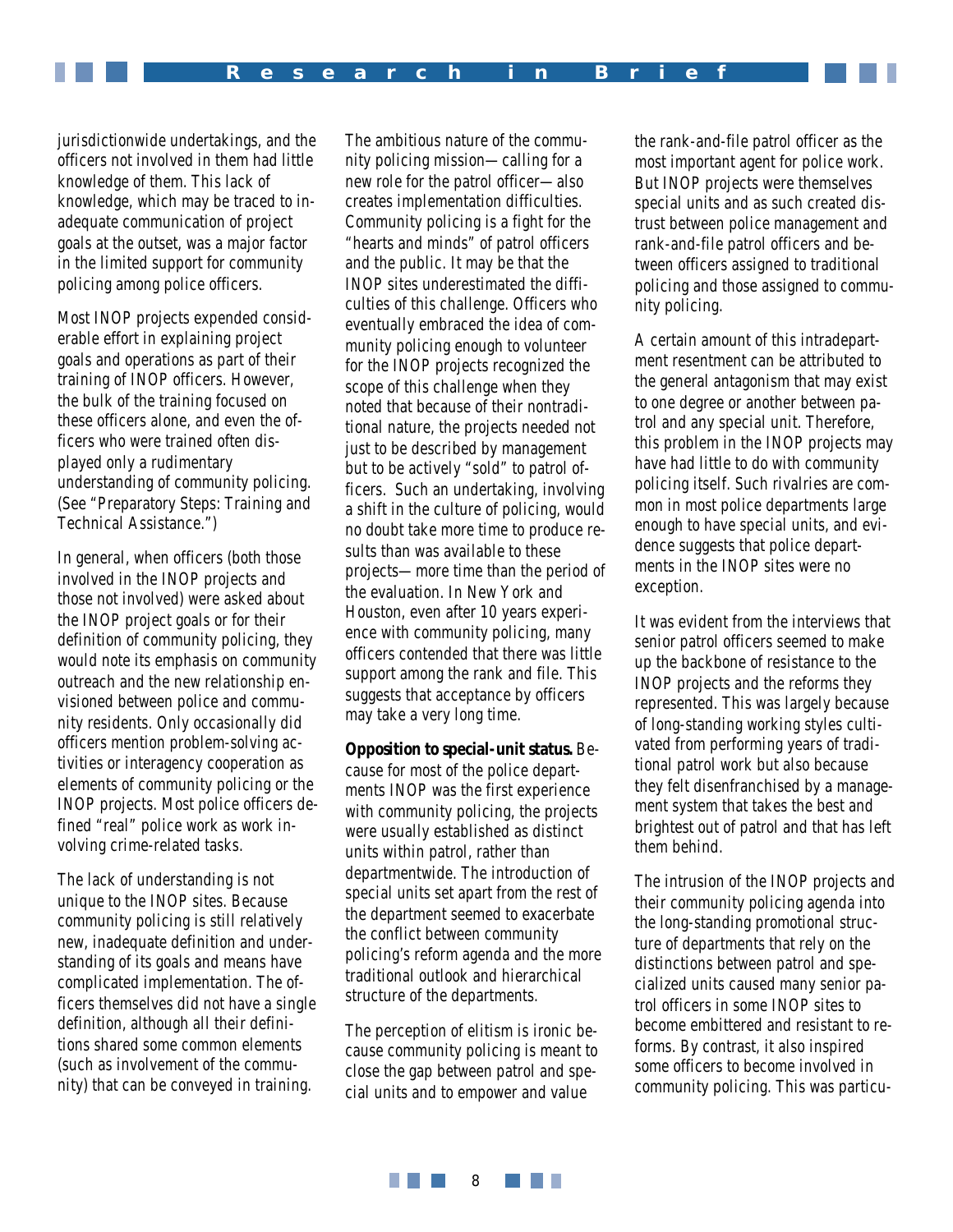larly the case in departments that expressed intentions to expand their community policing initiatives. An officer in Prince George's County (Maryland), for example, indicated that the department's plans for expanding

INOP and adopting community policing as an important element of patrol deployment had led some officers to believe that the INOP projects were the new career path to promotion.

An administrator in Louisville saw community policing as the perfect solution to the problems he associated with a department structured around special units because of the value that the approach places on the individual

# **Preparatory Steps: Training and Technical Assistance**

o build knowledge and to develop skills in organizing, strategy development, leadership, and other areas, a systematic program of training and technical assistance was carried out as an integral part of INOP. The Police Executive Research Forum and the National Crime Prevention Council were awarded a grant, separate from that of the evaluation, to design and deliver training and technical assistance. **T**

**Needs assessment.** The assistance, which was tailored to the specific needs of each of the eight sites, was preceded by assessments conducted to identify these needs. Input for the assessments came from individuals at each site—representatives of the community, the police, and other agencies and organizations. A range of needs was identified, but two appeared to dominate the agenda: strengthening collaboration among agencies and citizen mobilization/leadership development for both active and prospective community leaders. In Hayward, California, for example, the police expressed the desire that the current collaboration of the department with the building inspector's agency, a community preservation group, and the city attorney be expanded to other groups, including schools and churches.

Leadership development might require training in such skills as chairing a meeting and in the roles and responsibilities of tenants' organizations. Citizens were also interested in receiving training that was more directly related to crime reduction and control. They wanted to find out, for example, the effects of various illicit substances and how to locate prevention programs, geared to young people and to substance abuse, that could be replicated in their jurisdiction.

The police departments also identified training needs in the areas of crime control, management, and information systems support. For example, they wanted training in innovative narcotics abatement strategies and in CPTED (Crime Prevention Through Environmental Design), as well as in strategic planning, problem identification and analysis, and the development of computer-based information systems.

#### **Training/technical assistance re-**

**ceived.** Assistance focused on the areas identified in the needs assessment: building and sustaining interagency collaboration and community partnerships, mobilizing citizens/developing citizen empowerment to address crime and crimerelated problems and, for both the police and citizens, enhancing problem-solving capabilities. In Tempe, for example, citizens were taught how to implement drug abuse prevention strategies and how to build and maintain positive police-community relationships and relationships with public and private agencies. Hayward received training in team building and conflict resolution, problem solving, and resource allocation. In Louisville, training in cooperation between the police and other agencies focused on where to go for what type of assistance *outside* the police department and where to go for what type of assistance *inside* the police department.

Typically, participants included representatives of local governments and government agencies, business, representatives of religious organizations, and community residents, as well as sworn and civilian police personnel. In Hayward, for example, the mayor, the deputy police chief, leaders of the religious community, businesspeople, and community residents were among those taking part. In Louisville, staff from the city's public housing authority, other community agencies, and the schools were trained, as were patrol officers, first-line supervisors, and two district commanders.

**"Cluster conferences."** These meetings of INOP project participants were held to promote information sharing among the sites. A series of these conferences was held throughout the course of the projects and functioned as "peer technical assistance." In addition to representatives of each site, participants included the evaluation researchers, representatives of the Bureau of Justice Assistance and the National Institute of Justice, and the technical assistance providers.

Spaced 6 to 9 months apart and beginning early in the life of the INOP projects (December 1990), the conferences were an opportunity to present project updates that covered successes achieved thus far, challenges faced, and steps to be taken next. Workshops were held on such topics as landlord training, an overview of drug supply and demand, effective drug demand reduction, and sustaining interagency collaboration.

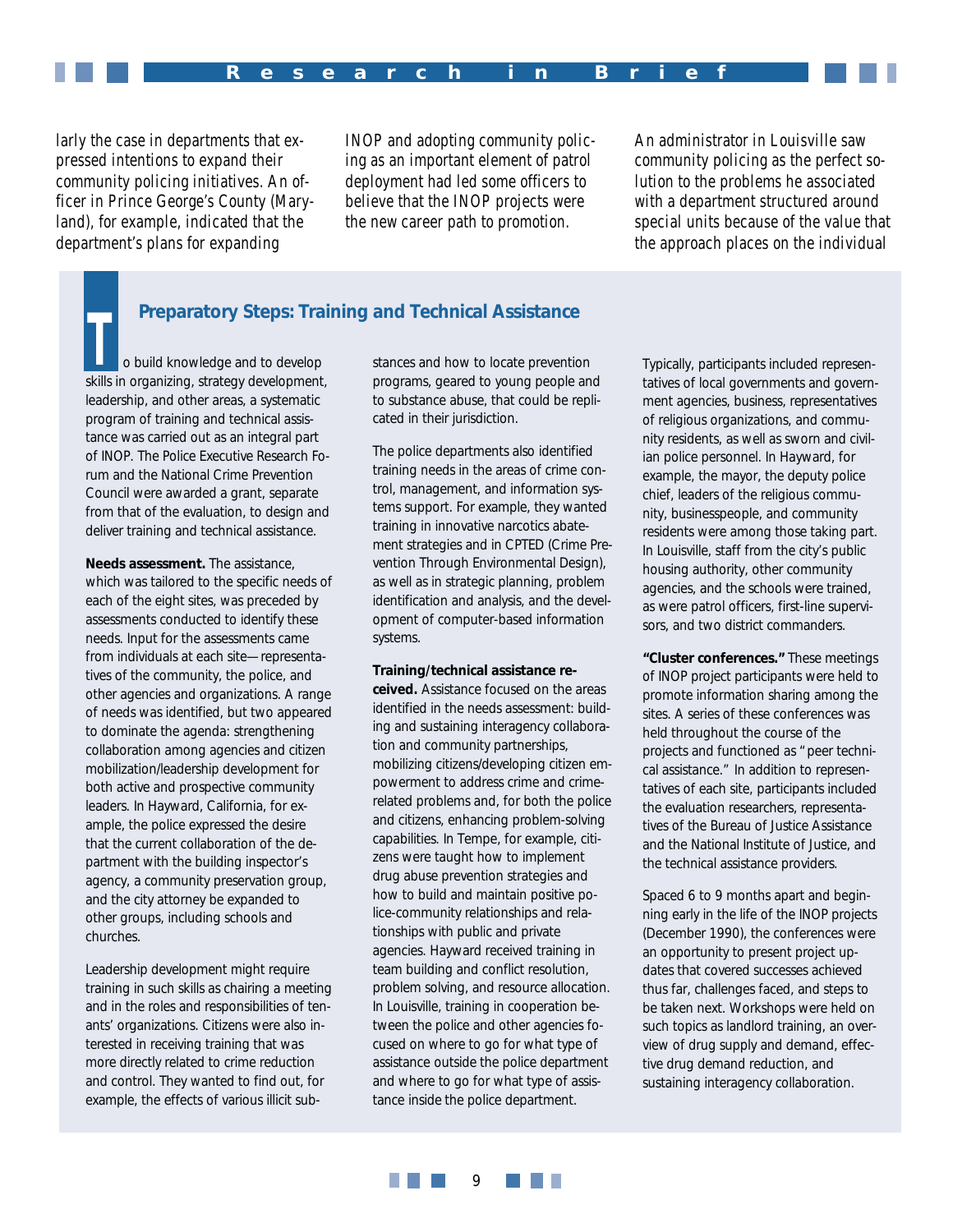patrol officer and the power and responsibility it assigns to each one.

Officers involved in the INOP projects often expressed their belief that acceptance would take a long time. Community policing would gain widespread acceptance in their department, they felt, only after a generation of younger officers, trained in community policing from the beginning of their careers, had filled the ranks.

**Productivity issues.** Some objections stemmed from officers' belief that community policing is a less productive form of policing than traditional patrol. (They perceived that fewer arrests are made, for example.) Because police departments face resource constraints, these supposedly less productive units come in for particular criticism.

Many non-INOP patrol officers felt that the community policing projects were safe havens for officers who did not want to work hard. This perception was particularly common in sites where community policing officers were not required to answer 911 calls. Patrol officers generally believed that community police officers should respond to calls in their beats, if only as backup for regular patrol.

**Concern for resources.** Related fiscal and human resources issues played an important part in the way police officers viewed INOP. Most police officers (and many community residents) felt their police departments were understaffed and overworked. At all eight sites, officers raised concerns about the effect of community policing on scarce departmental resources. In addition to believing that community policing was less productive than traditional policing, they also saw it as

more time consuming and requiring more police resources. Community outreach and problem solving were the two specific activities that officers identified as being the most labor intensive, as well as the most difficult to integrate with their more traditional duties.

In general, officers recognized that community policing activities necessarily would consume extra time, and there was a general consensus that they also required a different *kind* of time from that spent on traditional police functions. Just as an officer in Tempe said she needed large blocks of uncommitted time to develop a relationship with school children in her beat, so, too, officers in Norfolk felt that working with community residents demanded a new work flexibility.

Officers also indicated that the press of 911 calls made it difficult to meet the need for community outreach, problem solving, and networking with other agencies required of community policing. That perception may be based on the notion that the key to easing crime conditions is additional resources. Some officers did believe that community policing would in the long run reduce 911 calls and ease staffing constraints.

Officers were also concerned about the size of the area for which they were responsible. In contrast to conventional police work, which rotates officers in and out of districts according to a prearranged schedule, community policing builds the officer's relationship with and accountability to the community in which he or she works through relatively permanent assignment to a specific geographic area. These "beats" are typically smaller than those of radio motor patrols. Most of

the INOP projects, however, did not subdivide their pre-existing system of geographical deployment to accommodate the community policing agenda, and the officers viewed their beats as too large.

**Expectations too high.** Police managers in many of the INOP sites who were trying to sell resistant officers on the merits of the program may have described the potential benefits too broadly and optimistically. As a result, officers opposed to community policing had the opportunity to criticize the project if it failed to deliver. But in all the sites, INOP officers saw these criticisms as premature and recognized that community policing needed time if it was to demonstrate the effects and efficiencies it was trying to produce. They felt that critics of the projects were pointing prematurely to failures that had not had sufficient time to mature into successes.

**Reliance on individual officers.** INOP creates a new role for the police officer, one that requires a new outlook and a new set of skills. The scale of the change in the police officer's basic job description and therefore in his/her occupational identity also generated resistance to INOP among regular patrol officers.

Whether they were assigned to INOP projects or not, officers believed that certain individual "styles" of policing were more suitable than others to community policing. The importance of the characteristics of individual police officers in the success of the INOP projects was a theme in all sites, and it manifested itself in several ways. For example, in some sites, a few dedicated and knowledgeable police officers essentially carried the entire INOP effort. At the supervisory level, the newness

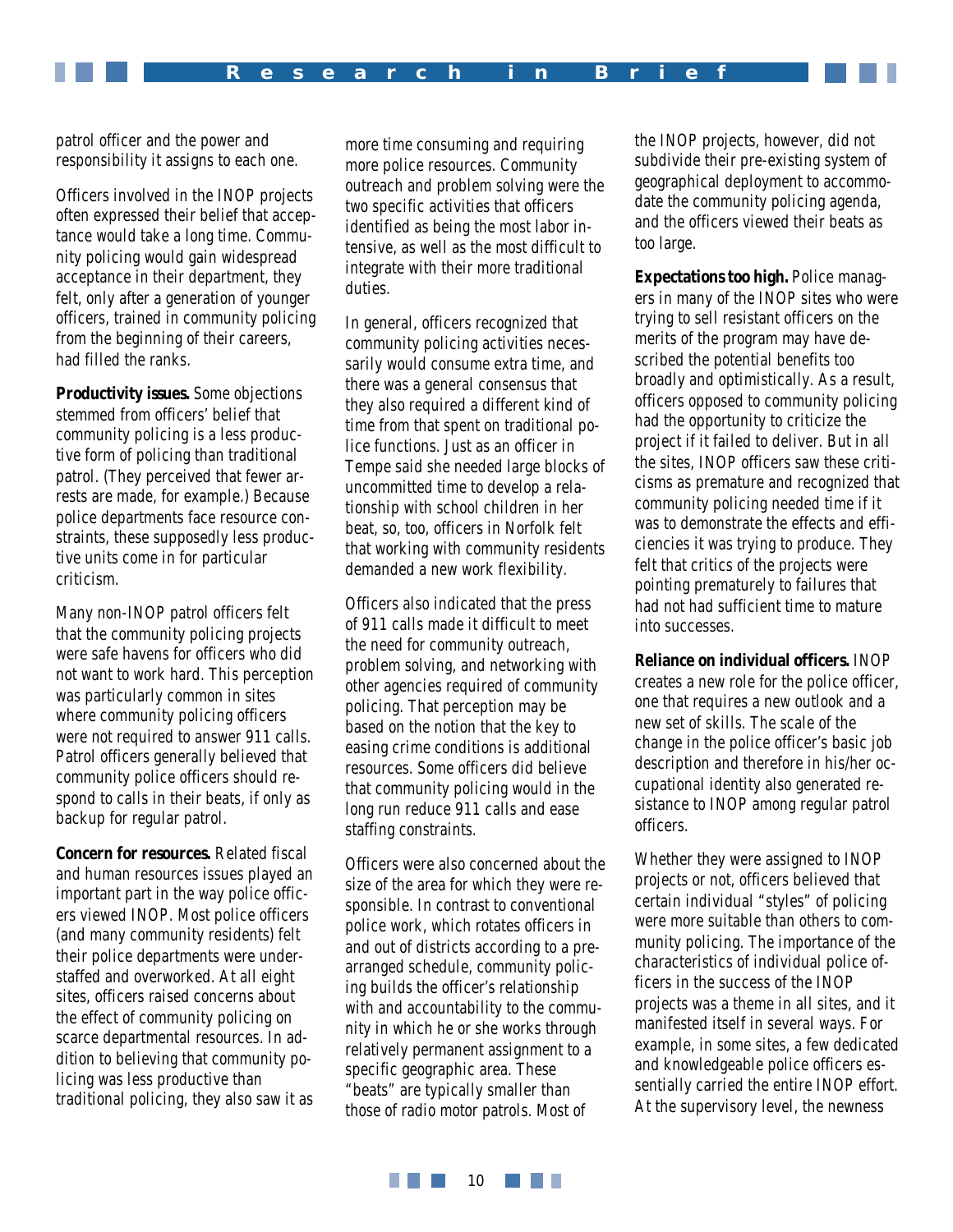and complexity of community policing increased the latitude for individual interpretation of its goals.

If responsibility for success resides in a small, core group of officers, supervisors, and project administrators, this highlights the necessity of developing recruitment standards that will enable police departments to select officers who are most likely to embrace a community policing approach.

**Labor-management tension.** Most of the officers interviewed felt that community policing was happening *to* them rather than *with* them and that there was no attempt to involve the rank and file in decisionmaking. This perception was due in part to their skepticism about new programs in general and their strained relations with management. While officers throughout the sites expressed distaste for specific aspects of community policing, they were almost unanimous in criticizing what they saw as heavy-handed implementation by management. Community policing emphasizes community empowerment and involving citizens in decisionmaking. Rank-and-file patrol officers, however, generally argued that administrators had excluded them from decisionmaking.

Some police officers perceived that changes in their job descriptions are driven by political rather than law enforcement considerations. Some took comfort from the fact that a long list of new projects and restructurings had come and gone without significantly changing the way policing is performed. This rapid succession of "repackagings" in policing since the current round of reforms began in the 1970's convinced many officers that all new projects are driven by political pressures on police and city managers and are thus inherently of dubious value.

**A "new old" idea.** In virtually every site, most of the officers who took part in focus groups described the kind of policing implemented by the INOP projects as nothing new but rather as just "good, old-fashioned policing." This was the view of officers who were trying to make a case in favor of community policing, but it was expressed more often by officers who were skeptical about reform. By arguing that INOP essentially requires officers to engage in the same kind of sound policing that many of them have been practicing for years, the resistant officers made a case for continuing the status quo. This view, which focused largely on the community outreach component of community policing, was rooted mainly in the general lack of knowledge of community policing. But it may also have been an expression of a generic resistance to change of any sort rather than to INOP. Again, it reflects the distrust of management, which officers raised without prompting, and that underlies some of their resistance.

**Perceived loss of enforcement power.** The parallel with an idyllic period in the past when the "beat cop" and citizens enjoyed a more trusting relationship was contradicted by the officers' perception that community policing placed too many restraints on police power. The officers were concerned their enforcement powers would be limited. In most sites, the lack of an aggressive enforcement component was consistently reported by officers not assigned to INOP as the biggest stumbling block to acceptance of it.

Some skeptical officers did express a willingness to change their minds if community policing could achieve traditional law enforcement goals. The key to community policing's credibility, they claimed, was its ability to reduce 911 calls, reduce criminal activity, and produce arrests. At least in part, community policing's perceived directives to "smile and wave" (rather than enforce) were disdained because they came from management.

## **Involvement of other agencies**

If community policing is to be successful, it must include problem solving, and this in turn requires the active involvement of other city agencies. Although most of the INOP sites made some attempts to involve city agencies, this is the area in which opportunities for better implementation were greatest. Interagency involvement was limited and informal. Many of the INOP projects were perceived to depend not on cooperative efforts among agencies but on the efforts of one or two individuals—a police administrator or a beat officer.

Norfolk was the sole exception; in fact, the active, mandated involvement of *all* city agencies was the component that made Norfolk's program notable. The mayor made it clear to every department head that all city departments were part of the Police-Assisted Community Enforcement program. The program was promoted and training was provided to administrative staff from every city agency. Organizational structure was provided by the PACE Support Services Committee on which all city agencies were represented. The committee focused on team-centered assessment of family service needs and quality-of-life issues in the neighborhoods.

Traditional enforcement strategies e.g., making arrests, filing reports, and issuing summonses—do not involve public agencies other than the police.

**THE REA The Common** 11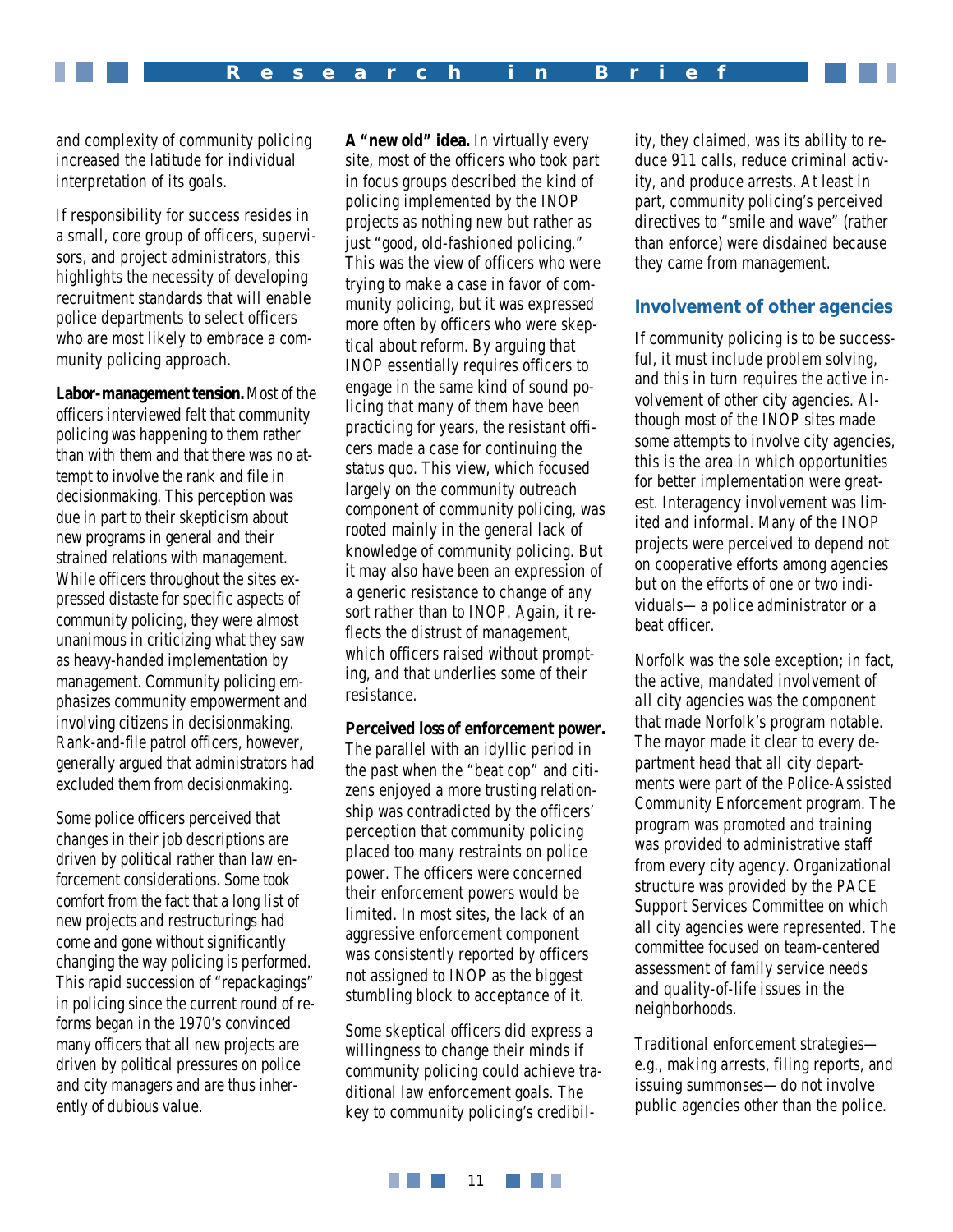But many problems cannot be solved through traditional means alone and require input from other agencies and from community residents. This is especially true of quality-of-life problems (such as abandoned cars, noise, graffiti, and other signs of neighborhood disorder or decay).

#### **Reliance on personal networking.**

Most police officers are not experienced in dealing with other public or private agencies, nor are there effective mechanisms to make such interactions work smoothly and predictably. If an officer at an INOP site believed that another public agency could be helpful in dealing with a particular problem, he or she most often relied on personal contact with someone at the agency. This was done because there was no structured relationship between the department and the agency and no formalized procedures to follow. If the contact person should leave the agency, the officer would have no quick, effective means of dealing with similar, subsequent problems. This business-as-usual approach was taken in most of the INOP sites during the period of the study.

In some sites there was little support for the program from even the city (or county) government. For such cities, community policing is *de facto* an isolated police department phenomenon.

#### **Community involvement**

Definitions of community policing may vary, but all share the idea that the police and the community must work together to identify problems affecting the community and to develop solutions. This is a radical departure from the era of "professionalism" in policing in which police claimed a monopoly of the responsibility for crime

control and actively discouraged citizen involvement in police business.

Despite the central role of the policecitizen partnership, many of the police departments paid little attention to the education and inclusion of the community. All the INOP sites experienced difficulty in establishing a solid community infrastructure upon which to build their programs. Although they did not have much time in which to organize the communities, their experience nonetheless suggests that the question of how to unleash the potential for effective organization may prove to be the greatest challenge for community policing.

**Familiarity with INOP and community policing.** Understanding precedes involvement. Respondents' knowledge of a project—its existence, goals, and tactics—varied greatly at all the sites, and the interview data indicate that the level of understanding about INOP or community policing in general was closely linked to a person's status in the community and to the frequency of his or her interaction with the police.<sup>5</sup> Thus, in Hayward and Houston, block watch leaders knew a great deal more about the INOP project than did either their members or average citizens, and the same was true of residents' council members in Portland.

This phenomenon is hardly limited to INOP, however. Almost by definition, local leaders will make it their business to become familiar with issues affecting their community. This was the case in the INOP sites, where community leaders who interacted frequently with the police knew more about INOP than did residents who belonged to no community group. In all the INOP sites, however, even the most knowledgeable community leaders had only limited familiarity with project goals, tactics, and the role of the community.

Some residents, particularly older people, were unaware of the program. Community leaders and other residents tended to lay blame for lack of knowledge on the police, who they claimed did not adequately inform or educate the general population. Even assuming the best education campaign, however, it would have been difficult for the INOP projects to become a familiar community fixture in the short timespan they were in operation.

**Type of knowledge.** Residents of public housing or other disadvantaged neighborhoods that were INOP sites often defined community policing or a specific INOP project solely in terms of the picnics, block parties, and events for children that were so often used as methods of community outreach. They were familiar with little of the substance of community policing or the INOP projects. While social events like block parties do little to inform or educate community residents about community policing and their role in it, it is possible that they may create solidarity in the community and thus could be considered the beginnings of attempts to organize. In addition, these events allow residents to meet police officers in a nonthreatening situation.

#### **Perception of community organiza-**

**tion.** Many residents at all eight sites believed the projects had positive effects on the level of community organization and involvement. In many instances, however, their responses indicated they equated community organization with large turnouts for social events, such as barbecues and picnics. Again, although larger turnouts for

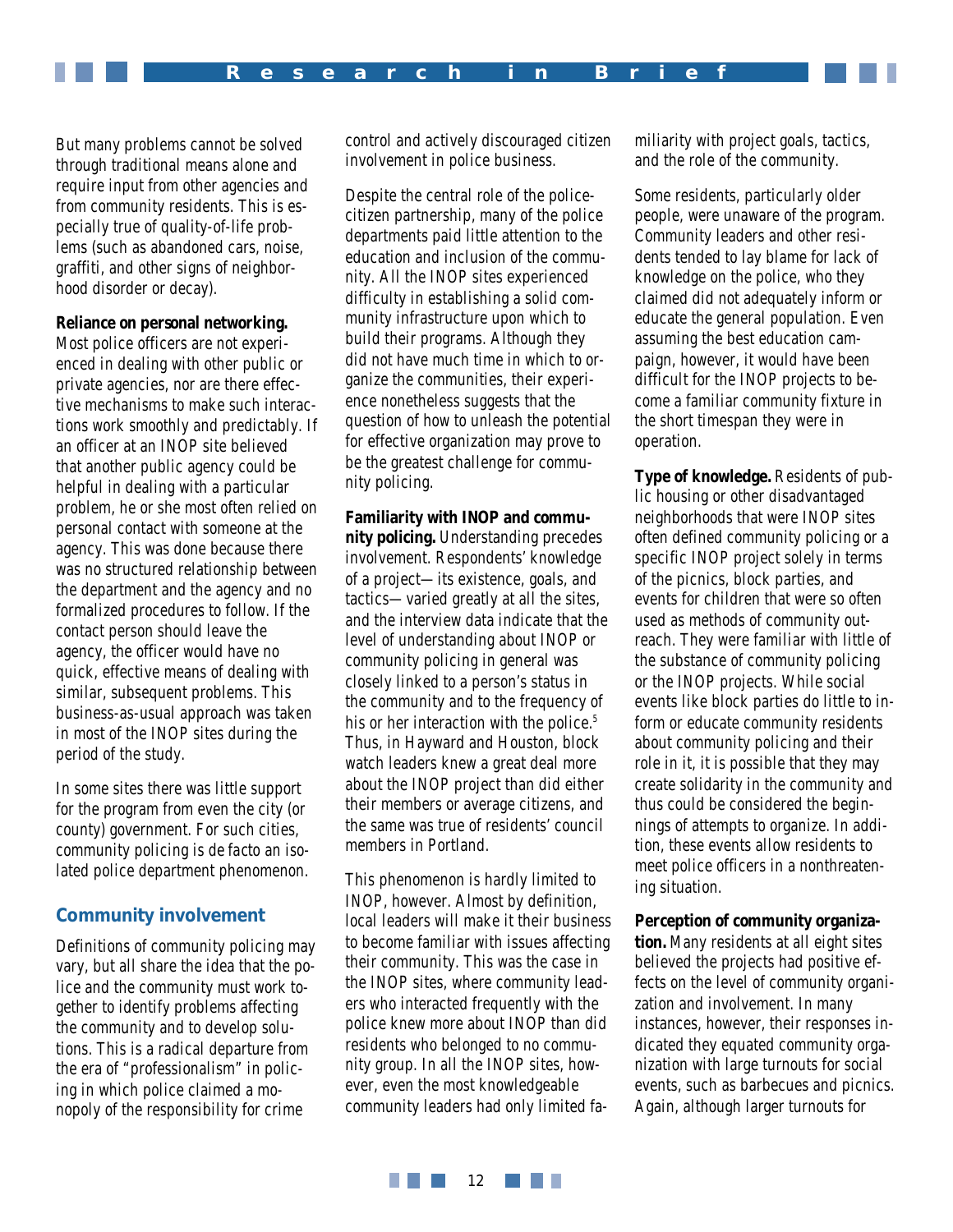community meetings or significant increases in the number of people volunteering to help with problem solving would be better indicators of community involvement, the rudiments of community organization might be detected in people's equating it with these social events.

# **Issues in stimulating community involvement**

Both practitioners and theorists of community policing often assume that because the approach offers such evident benefits to the community, once educated about these benefits, residents will actively aid in the effort. The evidence from these eight sites strongly suggests, however, that community residents generally may *not* want to become involved, and from their perspective, the reasons are sound.

**Fear of retaliation.** The reason most frequently cited in all eight communities for lack of involvement was residents' fear of retaliation from drug dealers. In several communities residents also specifically expressed fear of reprisals when they were identified as "snitches" as a result of their calls to the police. Responding police officers would come to their homes and thus they would be observed by the drug dealers.

In all theories of community policing, the perception of fear is a central concern. Implicitly or explicitly, most adherents of community policing incorporate the theory of "broken windows"6 into their programs. This theory holds that the police need to emphasize their order-maintenance function; for example, attending to disorderly behaviors such as loitering or public drunkenness. Such behav-

ior, if neglected by the police, leads to increased incivilities, lower levels of informal social control, and greater fear among community residents. The resulting condition, left unattended, increases the level of community decay, both social and physical, and makes the area ripe for intrusion by outside criminal elements. This in turn generates even more fear.

The role of the community policing officer is to make residents feel safer because he or she will concentrate on the incivilities and order-maintenance problems that inspire fear in residents. It may be, however, that fear is too deeply ingrained among residents of some low-income urban areas. If so, community policing may be unable to reduce fear to the degree necessary to allow residents to feel safe enough to police themselves and take back the streets.

Community policing may find itself confronted by a major contradiction as a result. If community policing is to attain its goal of reducing fear, the streets must first be made safe from the perspective of community residents. According to the residents of these eight communities, for this to happen, the level of crime, not merely the perception of it, must fall. However, most theories of community policing seem to assert that without the active participation of the community, the police cannot reduce the incidence of crime and disorder and thus reduce fear.

**The transitory nature of projects to assist disadvantaged neighborhoods.** The designers of many of the INOP projects realized this and began or preceded their projects with intensive, traditional law enforcement efforts.7 Such actions may produce unintended

effects, however. Residents almost unanimously applaud police attempts to increase enforcement in their neighborhoods, and during such crackdowns they report feeling safer. But many of these intensive enforcement initiatives are (intentionally) short-lived and therefore do not produce the desired effect of reducing fear in the long run. When this happens, residents begin to define community policing as "just another program" in which services are here today but gone tomorrow. Residents attributed lack of community involvement to the fleeting nature of the INOP projects. The perceived view of projects as transitory was most apparent where a strong enforcement effort—one of short duration—preceded an INOP project.

**Historically poor police-community relations.** One of the untested assumptions of community policing is that residents really want closer contact with the police and want to work with them to reduce crime. The assumption is itself based on the notion that people who do not routinely violate the law and who will eventually come to work cooperatively with the police are the logical audience for the community policing approach. Again, data collected in the interviews for this study cast doubt on these assumptions.

A large number of the community residents indicated that a major reason for lack of involvement or even outright hostility was the historically negative relationship between the police and residents of economically disadvantaged communities. Such relationships, most common in areas of the city usually chosen as the target sites for community policing demonstration projects, will not be easily changed. Police officers in many of the sites interpreted the refusal of residents to be-

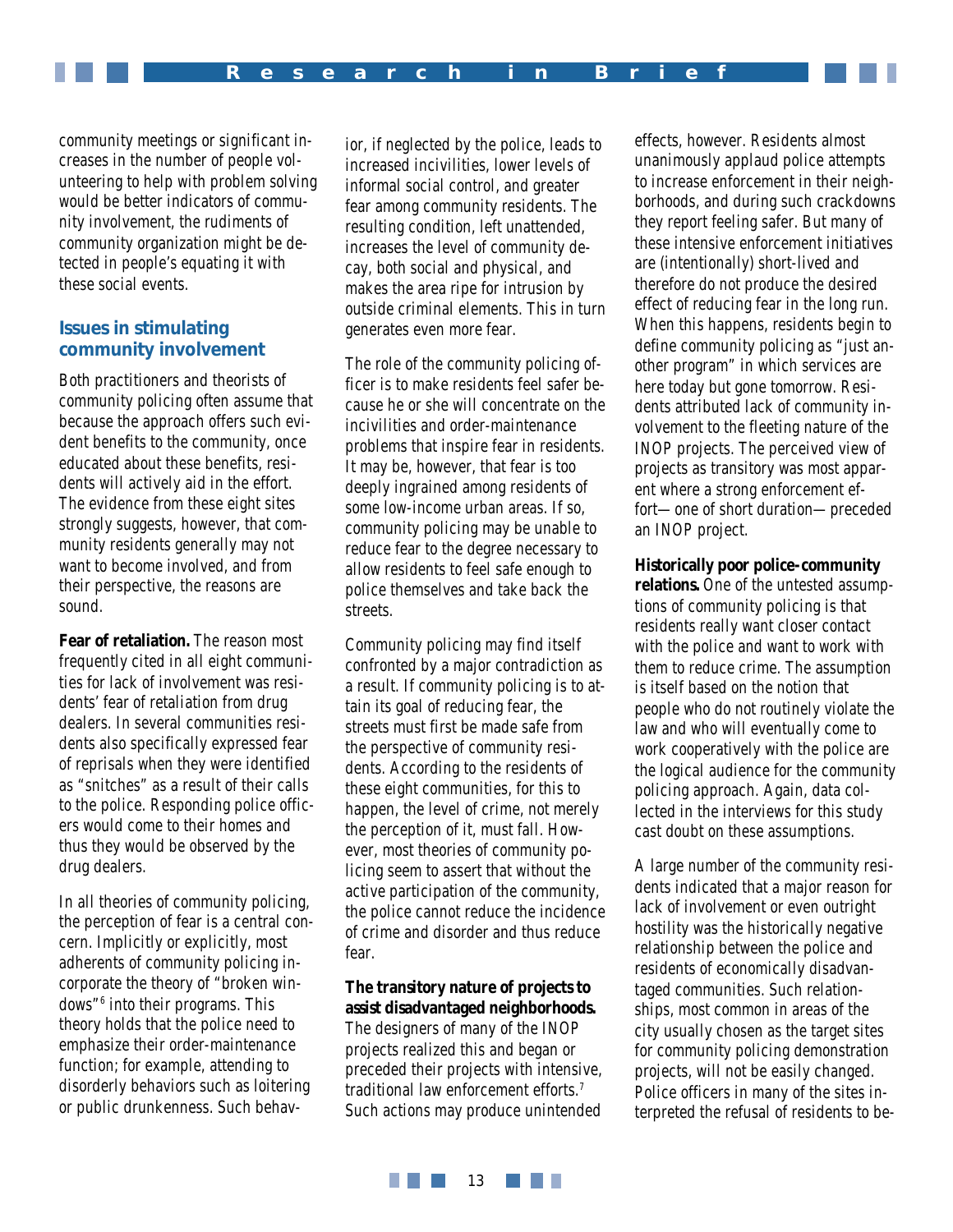come involved as apathy or lack of interest in bettering their own lives. The lack of involvement may, however, be due less to apathy than to this longstanding antagonism.

#### **Lack of outreach by the police.**

Nearly all the INOP sites were hampered in their attempts to generate community organization and involvement by lack of resources and experience. The exceptions were Hayward and Houston, which had strong block watch groups in the target areas. While the police departments recognized the need to train officers in the strategy and tactics of community policing, they did not provide the same level of training to members of the community.

One evident need is for training in the fundamental principles of community policing and the role of the community. Confusion about the role of the community in "community policing" was common. As noted earlier, although community leaders had some notion of community policing, ordinary residents had very limited knowledge. Most of the INOP projects did, however, attempt to involve residents in some manner. In Tempe and New York, police recruited citizens as volunteers; in Portland, they helped residents form councils; and in Norfolk, they involved citizens in interagency problem solving.

#### **The nature of the target neighbor-**

**hoods.** The economically disadvantaged urban areas that generally serve as testing grounds for community policing tend to be highly disorganized, characterized by poverty, unemployment, inadequate educational services, and high crime rates. In areas encumbered by such an array of problems it is often difficult to find well-organized

community groups that are attempting to address quality-of-life issues.

Most residents in the eight INOP sites reported that the level of community organization was only average or low and that this had been the case for some time. Most attributed this lack of community activism to fear. In several sites (particularly Tempe, Houston, and Hayward), the police were particularly feared by the illegal immigrants who lived there in large numbers.

The initial responsibility for generating community organization in troubled areas must fall to the police because it is they who are asking the public to assist them. This police effort is best undertaken in association with other city agencies. Thus, in Portland, where the Iris Court project serves people living in public housing, the police asked the city's Housing Authority to assist the residents in forming a residents' council; and in Hayward, the police built on the solid foundation provided by the citywide "Neighborhood Alert" groups.

**Intragroup conflict.** A common barrier to organizing, according to both residents and police officers, was conflict among community leaders and residents. In some sites this took the form of disagreement about what issues were to be addressed, how tasks were to be delegated, and similar strategic and tactical questions. In several sites, personality conflicts with community leaders were cited as a major reason residents refused to become involved with a block watch, residents' council, or other civic association linked to INOP.

The intragroup conflicts suggest that references to an ideal "community" often fail to consider that in reality the

community is often an aggregate of competing groups. Simply because people live in the same geographic area and share the same racial and class backgrounds does not guarantee that they share all the same values or define problems the same way.

The Portland site took a step toward solving this problem by offering training for the Iris Court residents. The aim of the training, offered to residents' council members, was broader participation in the project, and it also focused on resolving intragroup conflict.

#### **Finding out what the community**

**wants.** One of the principles guiding community policing is recognition that the police must be guided by the values of the community. Identifying those values may not be easy, especially when neighborhoods are heterogeneous.

Residents of the INOP sites were asked how they would improve the project and how they would improve community policing or policing in general. A number of patterned responses emerged across the sites, among them the desire for continuity in assignment of beat officers. Residents wanted a beat officer assigned for an extended period of time. In Portland, for example, a Neighborhood Response Team, consisting of two officers, spent a great deal of time at the start of the INOP project in the public housing complex to which they were assigned and established rapport with a large number of residents. Residents reported that after a time, however, the presence of these officers declined dramatically.

It is clear from the INOP sites that residents took the problem of "revolv-

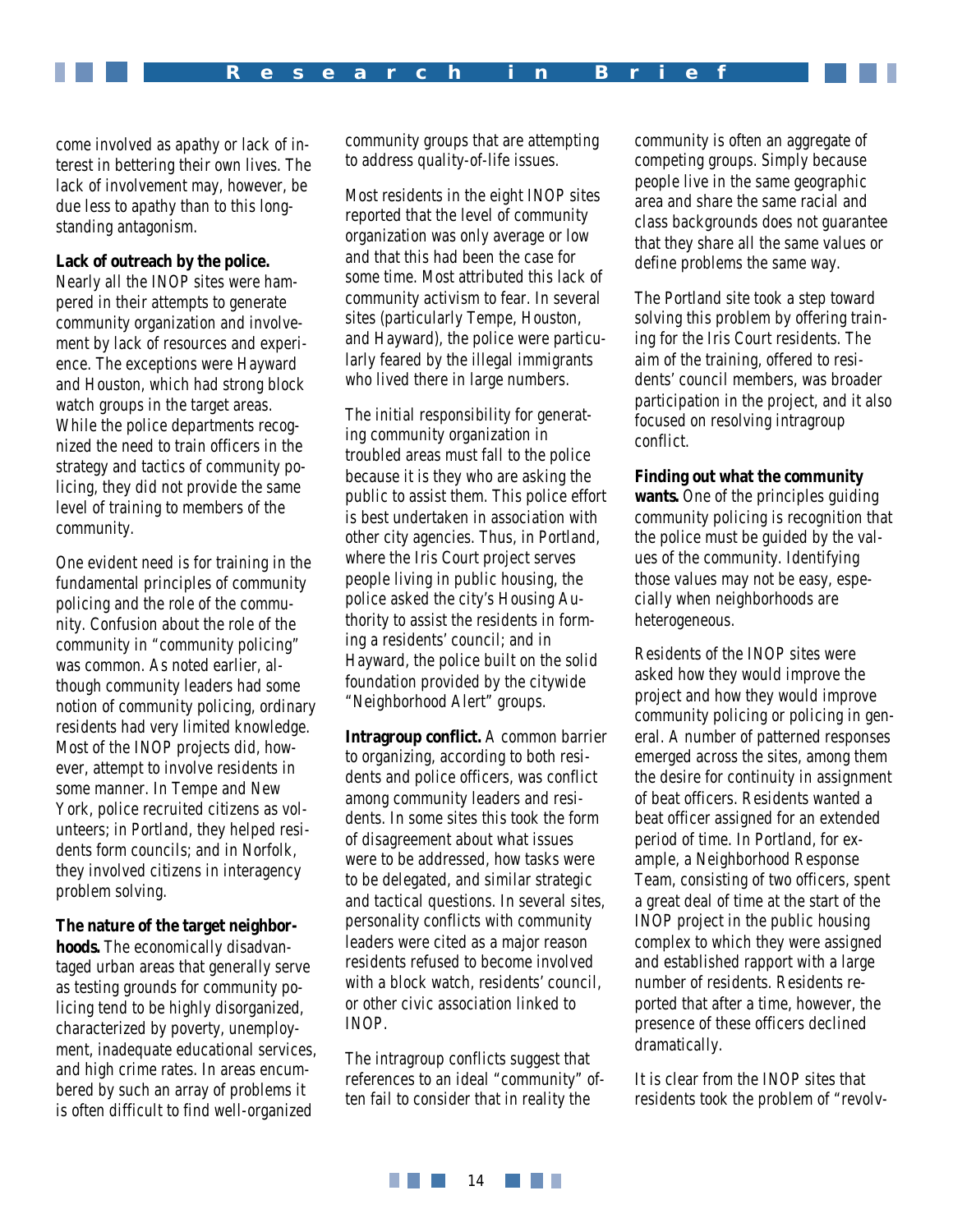ing beat officers" very seriously. The beat officer is the most visible manifestation of the community policing approach, and, in fact, it was common for residents to *define* community policing in terms of the beat officer.

Another community expectation, as expressed by residents, was for police to be crime fighters above all else, and they defined the success of community policing in terms of reducing crime and fear. However, a great many residents also noted other, equally important criteria, one of which was better relationships among residents and the police, which often seemed to hinge on the idea of having long-term beat officers.

# **The perceived impact of INOP on crime and quality of life**

**Drug trafficking.** All the projects had one goal in common: reducing drug demand. The purpose of INOP was to develop innovative approaches to that end. The general perception of residents and others who were interviewed was that drug trafficking had been displaced, either from one area to another, from street level to indoors, or to a different time of day.

Some differences in this overall impression were found in specific sites. In Hayward, Houston, and New York City, for example, some people interviewed believed the INOP project had no effect on drug trafficking. In Portland and Tempe, by contrast (see "Attitudes Towards INOP"), the project was seen as extremely effective. In the other sites, the predominant view was that drug dealing had been displaced to an area receiving less attention from the project, to a few blocks away but within the same area, to locations indoors rather than on the street, or to another time during the day.

**Drug-related crime.** The people interviewed found it more difficult to assess the effects of the INOP projects on drug-related crime. Often they noted they were not really able to distinguish crimes that were drug related

# Attitudes Towards INOP<br> **COPEN EXAMPLE FOR CELLA COPEN EXAMPLE TO CELLA COPEN EXAMPLE FOR THE RESPONDENT SAMPLE FOR SAMPLE THE RESPONDENT<br>
COPEN COPEN COPEN COPEN COPEN COPEN COPEN COPEN COPEN COPEN COPEN COPEN COPEN COPEN**

**itizens.** As part of the Beat 16 project in Tempe, citizens were asked how they felt about the project and its effects. This was done through surveys—conducted just after the project began and again a little over a year later—after INOP was in full operation. The initial survey was conducted to provide baseline data, the second to register any change over time.

The results were encouraging. For example, when residents were initially asked about the number of times they saw police officers patrolling their neighborhood, 38 percent answered more than 10 times per month, but in the survey conducted after the INOP project was in operation, the percentage rose to 65. In the baseline survey, 24 personally had seen drug activity in the neighborhood, but this number dropped by almost half (to 13 percent) in the second survey. Only 9 percent initially said they were active in the neighborhood association, and this number doubled when the second survey was taken.

**Officers.** The nine beat officers involved in the INOP project were also asked, about 2 years after Beat 16's inception, how they felt about the project. All nine said it was working well. They especially liked the idea of staying in one beat and having time to get to know the area and the residents. One officer noted, "I now take ownership of problems instead of slapping a band aid on them."

All nine officers thought the attitudes of residents toward the police had become more favorable, and they felt more empowered and free to pursue more independent avenues of policing and dealing with citizens. Several said they felt more effective now than before when they were limited to random patrol. The officers also believed they enjoyed a greater sense of responsibility for their work. Among the weaknesses they identified were reluctance of officers from other beats to help out, the feeling that not all officers were "pulling their own weight," the need for more training, and the feeling that at times things were moving too fast.

#### **THE REAL** 15 **The Common**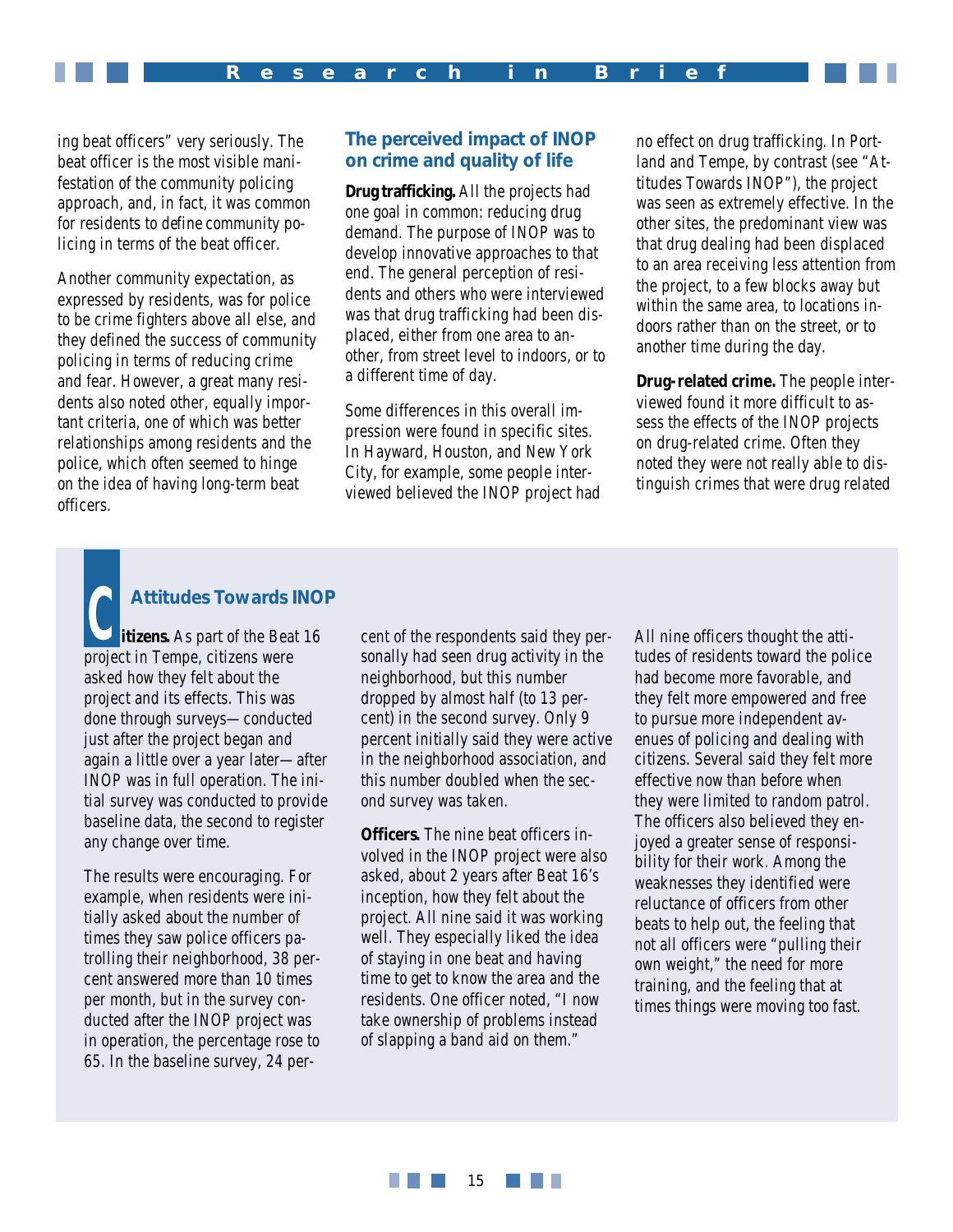from those that were not, but despite this difficulty they were able to make an assessment. Responses ranged from "no effect" to "very strong" impact, with a full range of responses inbetween. New York City was the only site reporting "no effect" on drug-related crime, while Portland, Tempe, and Norfolk said the INOP project had a "very strong" impact. In fact, almost all respondents in Portland believed the INOP project had a very large impact on crime in Iris Court, with dramatic changes in gang activity, violent crime, robberies, and burglaries. In Prince George's County, people believed that crime rates had declined, and the County Executive proclaimed the program a "true success." In Hayward, Houston, and Louisville, respondents were divided in their assessments.

**Fear and drug-related crime.** Theories holding that social disorder and crime generate fear suggest that it will decline where drug trafficking and crime are perceived to have declined. Accordingly, respondents in Hayward, Houston, and New York City believed the INOP projects had little or no effect on drugs and crime (or only a temporary effect), and the levels of citizens' fear in those cities changed little. By contrast, in Portland, where the project was viewed as effective in reducing drug trafficking, respondents were overwhelmingly positive about the project's effect on fear, as were respondents from Tempe and Prince George's County. Responses from Norfolk and Louisville were mixed.

**Police-community relations.** There appeared to be little relationship between perceptions of effects on drugs, crime, and fear and perceptions of how the projects affected police-com-

munity relations; it did not necessarily follow that respondents who saw INOP as having little effect on crime also saw it as having little effect on the relationship of the community to the police. Most respondents reported better relationships between the police and community residents. Even in sites where INOP's effect on drugs, crime, and fear was perceived as minimal (Hayward, Houston, and New York City), respondents generally believed the relationship between the police and the community had improved.

**Community organization and involvement.** Respondents found it more difficult to assess INOP's effect on community organization and involvement, but in most sites they indicated that levels of community organization and involvement had increased since the start of the INOP project. It was not clear, however, whether the increases were attributable to INOP or to other factors. Even in Hayward, where citizens' groups were the most organized among the eight sites, it appeared that the increased organization was more likely the result of a grassroots effort by the community that predated the INOP program. Nevertheless, the police and residents all indicated that more Neighborhood Alert groups had been formed and attendance in existing groups had improved since community policing began.

The response of a police administrator from Louisville may help explain the general view of respondents that community organization had increased. The administrator indicated that the many interventions taking place, some not related to INOP, made residents feel "there is some interest in them." Residents of many of the INOP neighborhoods to whom the police were paying attention for the first time may have felt that any intervention was better than no attention at all.

# **Easing the transition to community policing**

Community policing holds great promise for citizen participation, increased responsiveness on the part of the police to the concerns of residents, and greater police accountability. But if community policing is to be granted legitimacy by the public, its proponents need to demonstrate that it works. The INOP projects provided an opportunity to meet the need for information about the effectiveness of the approach and about the implementation challenges community policing faces.

In achieving the crime-reduction goals of community policing, the INOP projects had mixed success, but this conclusion needs to be seen in light of the limited amount of time the projects had been in operation before their results were assessed. Community policing represents major shifts, both for the police and community residents, and—particularly because of its emphasis on prevention—is likely to take a long time before it approaches institutionalization.

Aside from the effects of the projects in reducing crime and fear, the assessment brought to light a number of areas in which implementation could be improved. The experiences of the eight INOP sites clearly revealed that in the transition to community policing, jurisdictions need to pay particular attention to three issues: overcoming patrol officer resistance, generating interagency support, and building community involvement. The assessment findings suggest that helping to ensure

**THE REAL** 16 **The Contract of the Contract of the Contract of the Contract of the Contract of the Contract of the Contract o**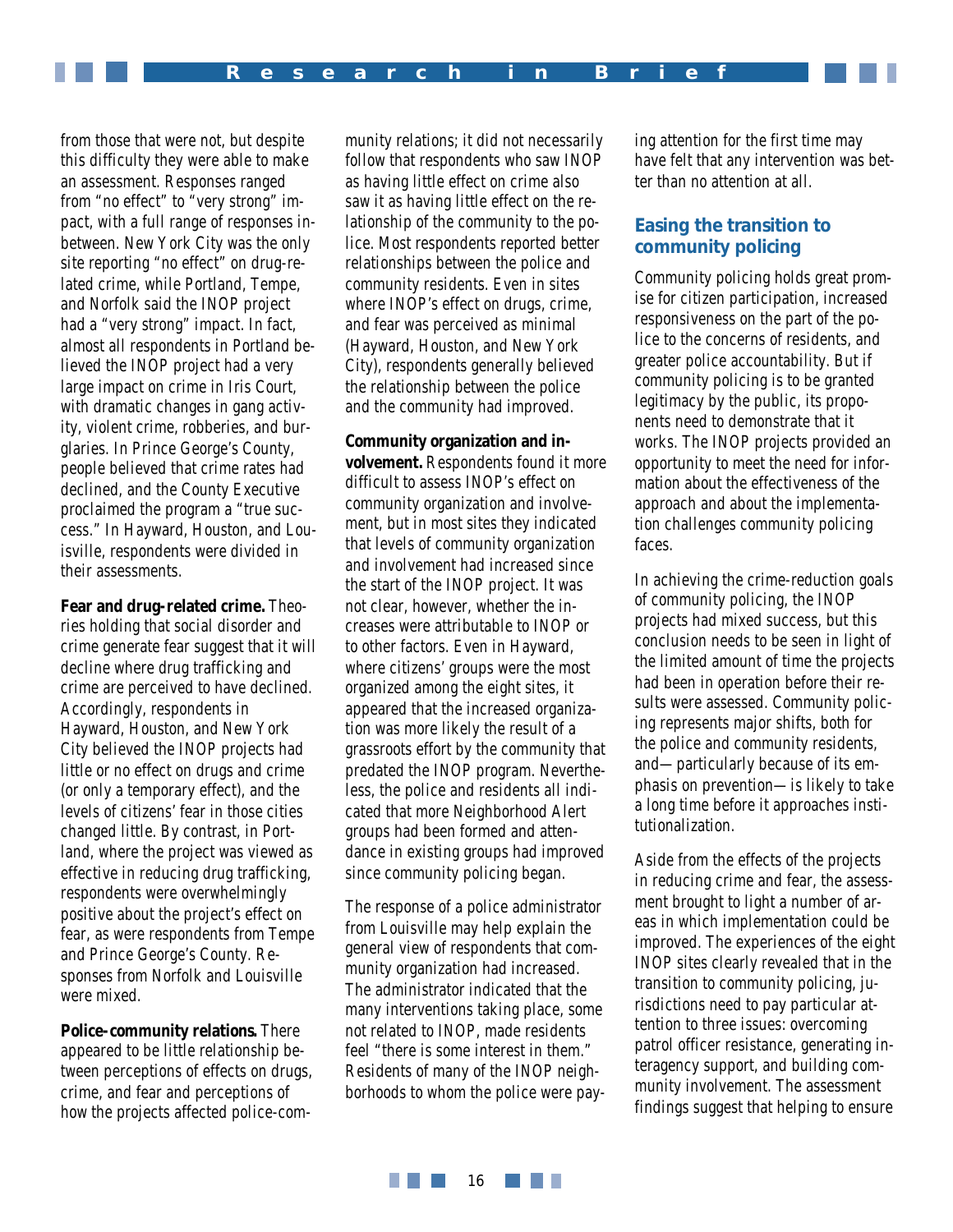a better *product*—crime reduction may require greater attention to *process*.

#### **Overcoming patrol officer resistance.**

Resistance by police officers to community policing is due in part to inadequate understanding of the principles on which the approach is based, which in turn stems from insufficient training. Police officials who envision the transition of their own departments to community policing can learn from the experience of the INOP sites about the need for a commitment to training all officers.

Jurisdictions contemplating adopting community policing may also want to rethink the special-unit status accorded many of the INOP project officers because of its potential for generating intradepartmental rivalry and consequent resentment and resistance. Moreover, the view of community policing as a drain on resources, one in which not all officers are seen as pulling their own weight or performing traditional duties (such as responding to 911 calls), was also revealed in the INOP sites as a problem that needs to be overcome. For community policing to be successful in attracting the most talented personnel, police departments might want to make it a career path an exception to the current rule that advancement does not run through patrol.

New recruitment strategies may also be needed. In some INOP sites, it appeared that the continued existence of the program rested on a single officer or administrator. The nature of community policing also makes it susceptible to variations in supervisory style, and because of the emphasis on interaction with the community, a single officer or supervisor can strongly

influence the public's perceptions of the program. Officers who are favorably disposed toward community policing may positively influence community residents, while officers who have not bought into the concept may cause residents to develop a negative impression. New recruitment strategies could help police departments select candidates committed to the ideals of working with and for the community.

**Becoming a city agencywide phenomenon.** At the INOP sites, the police tended to rely on personal contacts with other agencies to secure their involvement, and community policing was almost always an isolated police department phenomenon. This approach highlights the need for an organized, systematic involvement of agencies citywide. This need is particularly acute because community policing involves crime prevention and quality-of-life issues, not all of which fall within the purview of the police.

The experience of the INOP sites suggests that at the very least, employees of other agencies should understand how they can contribute to problem solving; in short, they need to be instructed in their role in community policing, which is no less important than that of beat officers or concerned community residents.

**Involving the community.** That the INOP sites in general had limited success in stimulating community organization is not surprising, given the brief time in which to involve the community and the limited experience of the police in this area. The evaluation findings indicate that neighborhood organizing is a skill the police will want to develop if they hope to involve the community. Other city agencies can play a role in this process. If police departments involve them from the beginning of the implementation process, they could be useful in stimulating community involvement by educating the public.

By the same token, the experience of the INOP projects can be useful for police administrators in recognizing community education and training as equal in importance with police training and education (though far more difficult to accomplish). Existing community organizations and leaders are the logical first audience, but it should be kept in mind that neighborhoods that commonly serve as community policing pilot sites generally have few viable community groups. The police, in concert with other public and private agencies, should create organization where it does not exist, although it may be argued that a high level of community organization is *not* necessary for community policing to function effectively.

To address residents' concerns about the transitory nature of policing projects, departments considering adopting community policing will want to gauge as accurately as possible, before it is instituted, the resources required to practice it. Almost all the INOP sites promised communities regular beat officers who would be permanent fixtures of the neighborhood, but these officers were in fact rotated, preventing residents from getting to know them. If the police do not accurately estimate resources, the result may be broken promises to the community and a loss of police credibility.

#### **Conclusion**

At least initially, community policing will require more resources. That

**THE REAL** a da kasa 17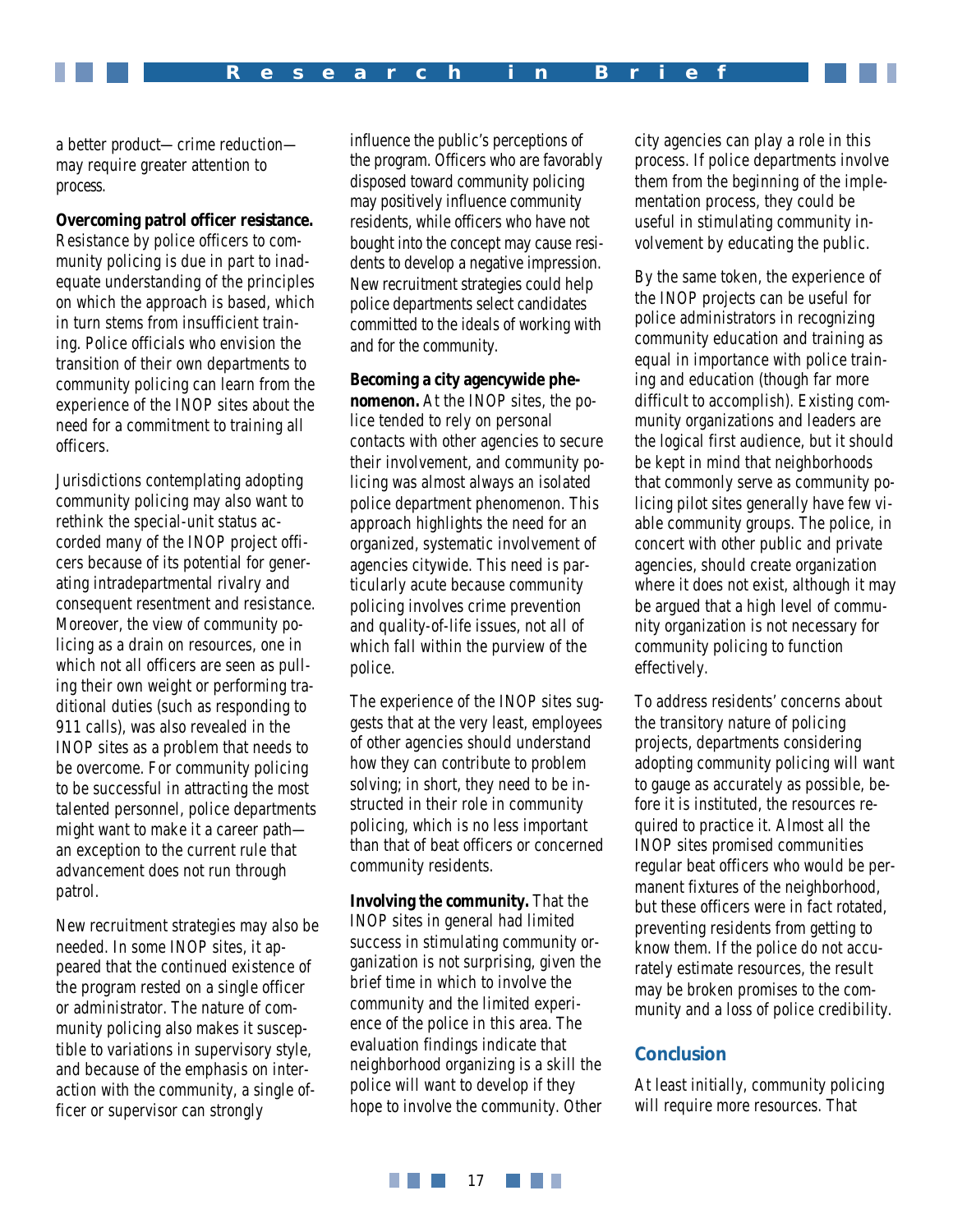means jurisdictions will find themselves faced with committing to larger budgets in an increasingly harsh fiscal climate. This need highlights the importance of involving other agencies. Not only are they essential to the problem-solving approach to policing, but resource constraints on police departments make them even more valuable because their involvement provides the opportunity to leverage additional expertise and resources.

Given the monumental nature of the tasks, the transition to community policing will take a considerable amount of time—much more time than these eight sites had to "prove themselves." It remains to be seen whether an already impatient public will accept this fact. In large cities with extremely diverse populations and large police bureaucracies, the process is likely to take far longer.

The transition may be faster and ultimately more productive if the jurisdiction itself makes a commitment to a transition that assigns equal value to training the police, the public, and the staffs of all public agencies. The training provided to the INOP sites introduced the key players to the concepts and principles of community policing and to related procedures and practices. It was intended *only* to set community policing in motion. However, the need for training persists throughout the life of a project, particularly because the new philosophy entails so many and such profound changes. The resistance of many officers at these sites to community policing is a strong argument for offering training on an ongoing basis. Ultimately, training may prove to be a key to long-term success.

# **Notes**

1. Wycoff, Mary Ann, "Community Policing Strategies," draft final report, U.S. Department of Justice, National Institute of Justice, November 1994 (grant 91–IJ–CX–K0008):45. The data for this Police Foundation study are from a survey conducted in 1993. The figure is for municipal police departments with staffs of 100 or more. Figures for county police and sheriffs' departments with staffs of this size are 23 percent and 20 percent, respectively. The community policing provisions of the Violent Crime Control and Law Enforcement Act of 1994 will undoubtedly cause these figures to rise. A two-page summary of the report is available from the National Criminal Justice Reference Service. Call 800–851–3420. Ask for FS 000126.

2. This description of the INOP program was drawn from the Bureau of Justice Assistance's initial solicitation for proposals to establish INOP programs.

3. The total amount awarded to the eight INOP sites was \$2.4 million. All but one received funding for 2 years.

4. The police reaction to INOP documented in this section was obtained from individual interviews and focus group sessions (comprising up to eight people) conducted at all the sites, which included the officers involved in INOP and those not involved. Supervisors (sergeants and lieutenants) were interviewed both individually and in groups.

5. The information regarding familiarity with INOP and community policing was obtained from focus groups and interviews with individuals—police officers and police management, representatives of other local government

agencies, and community leaders and other residents.

6. Wilson, James Q., and George L. Kelling, "Broken Windows," *Atlantic Monthly*, March 1982:29–38.

7. These law enforcement efforts were not specifically mandated by the Bureau of Justice Assistance, but they were part of the overall demand reduction strategy.

The evaluation was conducted under NIJ grant 91–DD–CX–0012. The full reports of the impact evaluation, *Issues in Community Policing: Lessons Learned in the Implementation of Eight Innovative Neighborhood-Oriented Policing Programs*, NCJ 157933, and of the process evaluation, *Innovative Neighborhood-Oriented Policing: Descriptions of Programs in Eight Cities*, NCJ 157934, are available for a fee through the National Criminal Justice Reference Service (NCJRS), by calling 800–851–3420; or by writing to NCJRS, Box 6000, Rockville, Maryland 20849– 6000. They are also available over the Internet by telnetting to ncjrsbbs.aspensys.com or connecting to the NCJRS Justice Information Center World Wide Web site:

http://ncjrs.aspensys.com:81/ncjrshome.html

or gophering to ncjrs.aspensys.com 71. Those without Internet access can dial the NCJRS Bulletin Board System via modem: dial 301–738–8895, set modem at 9600 baud, 8–N–1.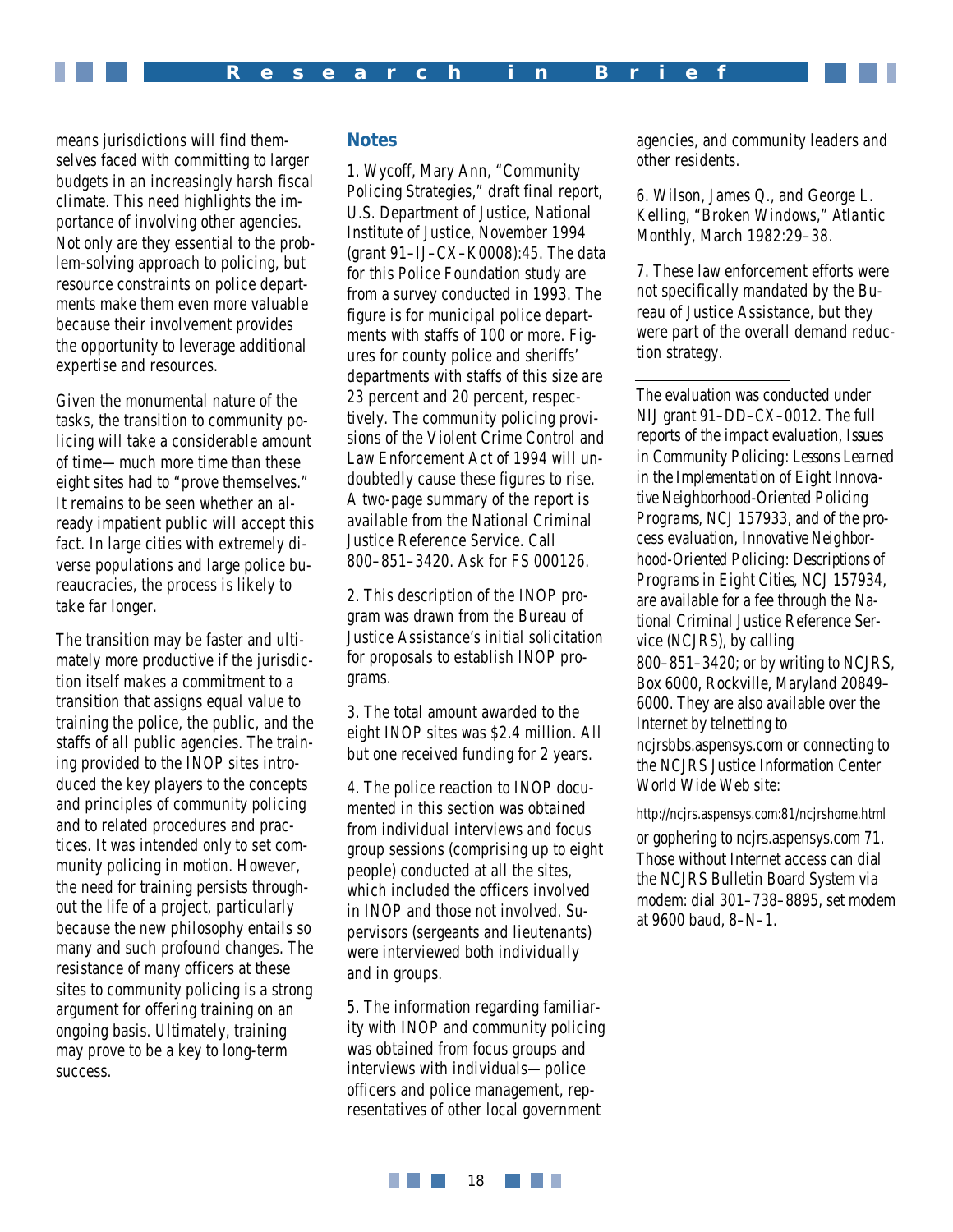

Susan Sadd, Ph.D., was project director for the NIJ-sponsored evaluation conducted by the Vera Institute of Justice. She is currently director of planning and analysis for the Bronx District Attorney. Randolph M. Grinc, Ph.D., now an assistant professor at Caldwell College, was a research associate at the Vera Insti-

tute and deputy director of the evaluation project. The update on Tempe was written by Thomas J. McEwen, Ph.D., managing principal with the Institute for Law and Justice (ILJ), and Edward F. Connors, president of ILJ, on the basis of their evaluation report.

*The National Institute of Justice is a component of the Office of Justice Programs, which also includes the Bureau of Justice Assistance, Bureau of Justice Statistics, Office of Juvenile Justice and Delinquency Prevention, and the Office for Victims of Crime.*

**NCJ 157932**

# Selected NIJ Publications About Community Policing

Listed below are some NIJ publications related to the issues of community policing. These publications can be obtained free, except where indicated, from the National Criminal Justice Reference Service (NCJRS): telephone 800–851–3420, e-mail askncjrs@ncjrs.aspensys.com, or write to NCJRS PO Box 6000, Rockville, MD 20849–6000.

Please note that when free publications are out of stock, they are available as photocopies for a minimal fee or through interlibrary loan. They are also usually available on the NCJRS Bulletin Board System, the NCJRS Justice Information Center World Wide Web site, or the Department of Justice World Wide Web site. Call NCJRS for more information.

**Community Policing Strategies**, Research Preview, 1995, 2 pages, FS 000126.

Goldstein, Herman, Research in Brief, **The New Policing: Confronting Complexity**, 1993, 6 pages, NCJ 145157.

Kelling, George L., and William J. Bratton, **Implementing Community Policing: The Administrative Problem**, 1993, 12 pages, NCJ 141236.

Kennedy, David M., **The Strategic Management of␣Police Resources**, Perspectives on Policing, 1993, 12 pages, NCJ 139565.

**Managing Innovation in Policing**, Research Preview, 1995, 2 pages, FS 000130.

Wycoff, Mary Ann and Skogan, Wesley K., Research Report, **Community Policing in Madison: Quality from the Inside Out**, 1993, 96 pages, NCJ 144390.

Wycoff, Mary Ann and Timothy N. Oettmeier, Research Report, **Evaluating Patrol Officer Performance Under Community Policing: The Houston Experience**, 1994, 30 pages, NCJ 142462, \$8 (U.S.), \$14.30 (Canada), \$13.75 (other countries).

Sherman, Lawrence W., Chief Criminologist, Indianapolis Police Department; Professor of Criminology, University of Maryland: **Reducing Gun Violence: Community Policing Against Gun Crime**, Research in Progress, VHS videotape, 1995, NCJ 153730, \$19 (U.S.), \$24 (Canada and other countries).

Skogan, Wesley, Professor, Political Science and Urban Affairs, Northwestern University: **Community Policing in Chicago: Fact or Fiction?** Research in Progress, VHS videotape, 1995, NCJ 153273, \$19 (U.S.), \$24 (Canada and other countries). A summary of the videotape is also available free: **Community Policing in Chicago: Year Two**, FS 000105.